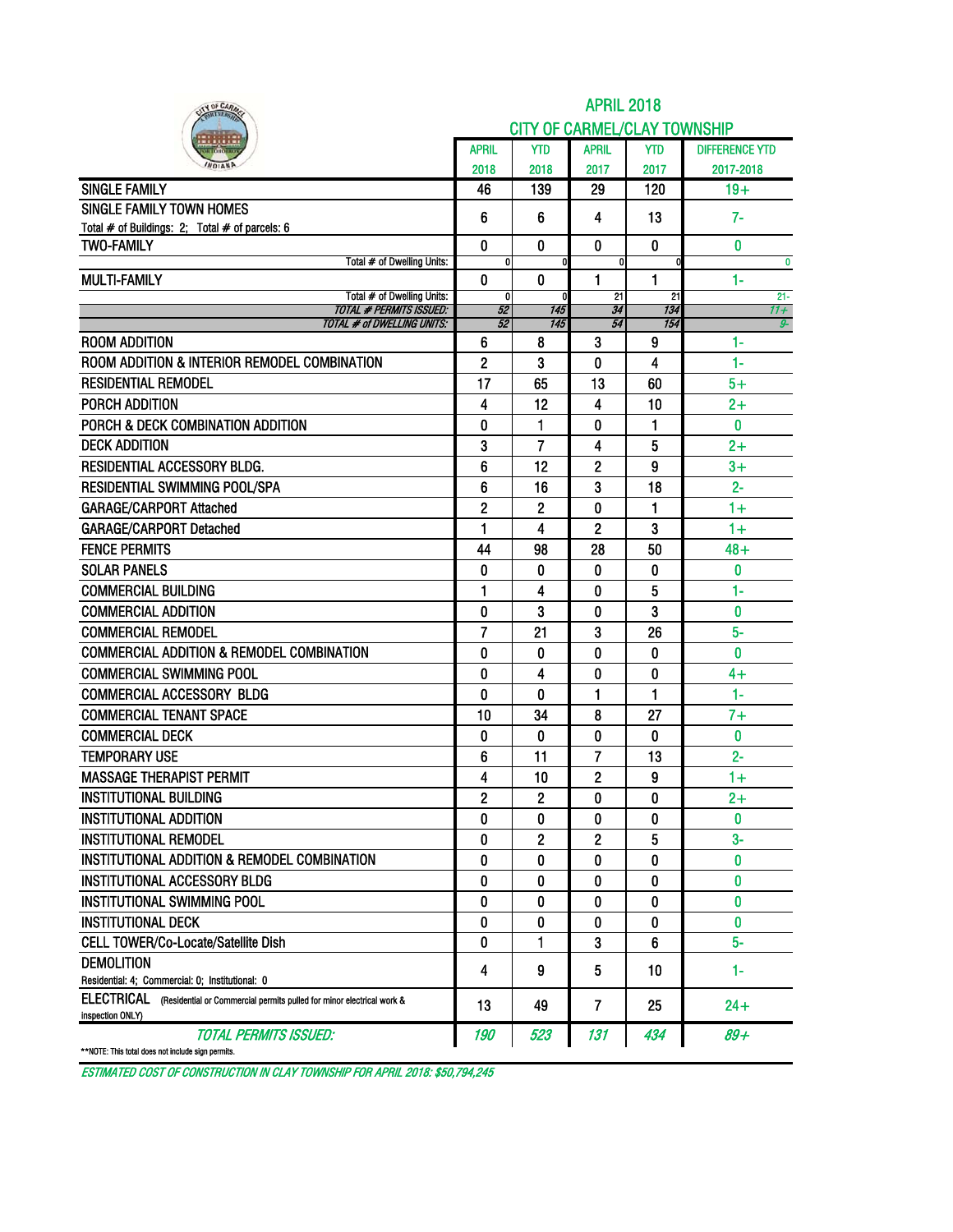# D.O.C.S. BUILDING PERMIT ACTIVITY APRIL 2018

COMMERCIAL, INSTITUTIONAL, & MULTI-FAMILY - NEW STRUCTURES, ACCESSORY BUILDINGS, ADDITIONS, TENANT FINISHES,REMODELS, POOLS, DECKS (Institutional includes churches, schools & public libraries)

| <b>Type of Construction</b>                                                                                                                                                                                                                                                                                                                                                                                                                                                                                                                                                                                                                                                                                                                                                                                                                                                                                                                                                                       | <b>Total Permits Issued</b> |
|---------------------------------------------------------------------------------------------------------------------------------------------------------------------------------------------------------------------------------------------------------------------------------------------------------------------------------------------------------------------------------------------------------------------------------------------------------------------------------------------------------------------------------------------------------------------------------------------------------------------------------------------------------------------------------------------------------------------------------------------------------------------------------------------------------------------------------------------------------------------------------------------------------------------------------------------------------------------------------------------------|-----------------------------|
| <b>PERMITS ISSUED</b>                                                                                                                                                                                                                                                                                                                                                                                                                                                                                                                                                                                                                                                                                                                                                                                                                                                                                                                                                                             |                             |
| • KAR Auction Global Headquarters Parking Garage, 11299 Illinois St.                                                                                                                                                                                                                                                                                                                                                                                                                                                                                                                                                                                                                                                                                                                                                                                                                                                                                                                              |                             |
| • The Little Gym, 271 Merchants Square Dr. #A106<br>• Amerisure, 900 E. 96 <sup>th</sup> St. #275<br>• Sweet Skies Jet In Flight Catering, 108 E. Carmel Dr.<br>• Oliver's Twist, 800 S. Rangeline Rd. #255<br>• Windsor Retreat Unit Conversion, 1665 Old Mission Cove<br>• Windsor Retreat Unit Conversion, 9728 Seaside Dr.<br>• Carmel Dental Office, 2330 E. 116 <sup>th</sup> St.<br>• Telamon, 1000 E. 116 <sup>th</sup> St.<br>• Hollywood Feed, 14598 Clay Terrace Blvd. #160<br>• St. Vincent, 10801 N. Michigan Rd.<br>• Noble Roman's Craft Pizza & Pub, 1438 W. Main St. #102<br>• Rosie's Place, 1111 W. Main St. #10<br>• Bridges Phase 2, 11529 Springmill Rd. #650<br>• Windsor Retreat Unit Conversion, 1671 Lodgetree Cove<br>• Center for Ear, Nose, Throat and Allergy, 12188-A N. Meridian St.<br>• Wellbrooke of Carmel Memory Wing, 12315 Pennsylvania St.<br>• Sugar Creek Winery, 1111 W. Main St. #165<br>• Brookshire Golf Course Clubhouse, 12120 Brookshire Parkway |                             |
| • Brookshire Golf Course Bath House, 12124 Brookshire Parkway<br><b>COMMERCIAL CERTIFICATES OF OCCUPANCY ISSUED</b>                                                                                                                                                                                                                                                                                                                                                                                                                                                                                                                                                                                                                                                                                                                                                                                                                                                                               |                             |
| • Parkwood Amenity Center, 550 E. $96th$ St.                                                                                                                                                                                                                                                                                                                                                                                                                                                                                                                                                                                                                                                                                                                                                                                                                                                                                                                                                      |                             |
| <b>COMMERCIAL ADDITION:</b><br>· Old Spaghetti Factory Pergola Addition, 918 S. Rangeline Rd.                                                                                                                                                                                                                                                                                                                                                                                                                                                                                                                                                                                                                                                                                                                                                                                                                                                                                                     |                             |
| Contag For Circlet 2005 $11/10$ dh Ct $\mu$ 120                                                                                                                                                                                                                                                                                                                                                                                                                                                                                                                                                                                                                                                                                                                                                                                                                                                                                                                                                   |                             |

- Center For Sight, 3985 W. 106<sup>th</sup> St. #120 *●* Indie Asset, 10585 N. Meridian St. #280
- 
- *●* Vegas Nails & Spa, 11036 N. Michigan Rd.
- *●* BMV, 271 Merchants Square Dr. #A100
- *●* Kroger, 10679 N. Michigan Rd.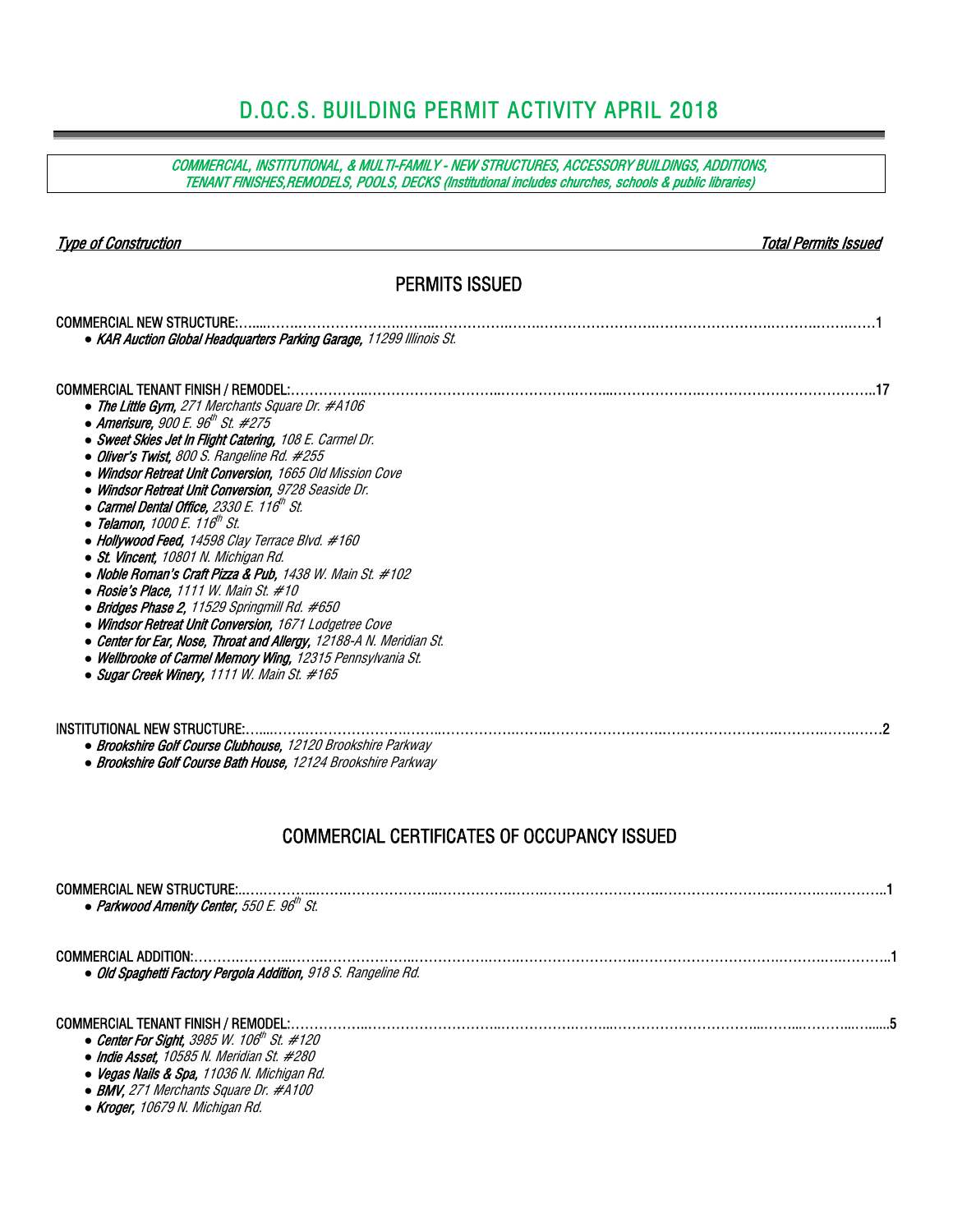## D.O.C.S. BUILDING & SIGN ACTIVITY APRIL 2018

|                                        | <b>APRIL 2018</b> | <b>APRIL 2017</b> |
|----------------------------------------|-------------------|-------------------|
| TOTAL BUILDING PERMITS ISSUED:         | 190               | 131               |
| <b>TOTAL FENCE PERMITS ISSUED:</b>     | 44                | 28                |
| <b>TOTAL SIGN PERMITS:</b>             | 43                | 18                |
| <b>BUILDING INSPECTIONS PERFORMED:</b> | 526               | 480               |
| <b>BUILDING PLAN REVIEWS:</b>          | 159               | 108               |
| PUBLIC REQUEST FOR INFORMATION (RFI):  | 56                | 54                |

## D.O.C.S. NEWS AND NOTES APRIL 2018

*●* Angie Conn, Chaise Cope and Nathan Chavez attended the National Planning Conference April 21-24 in New Orleans, LA.

*●* Deputy Building Commissioner Brent Liggett attended the Indiana Code Education Conference April 23 in Fort Wayne, IN.

*●* Inspector Mike Sheeks attended the Indiana Code Education Conference April 25-26 in Fort Wayne, IN.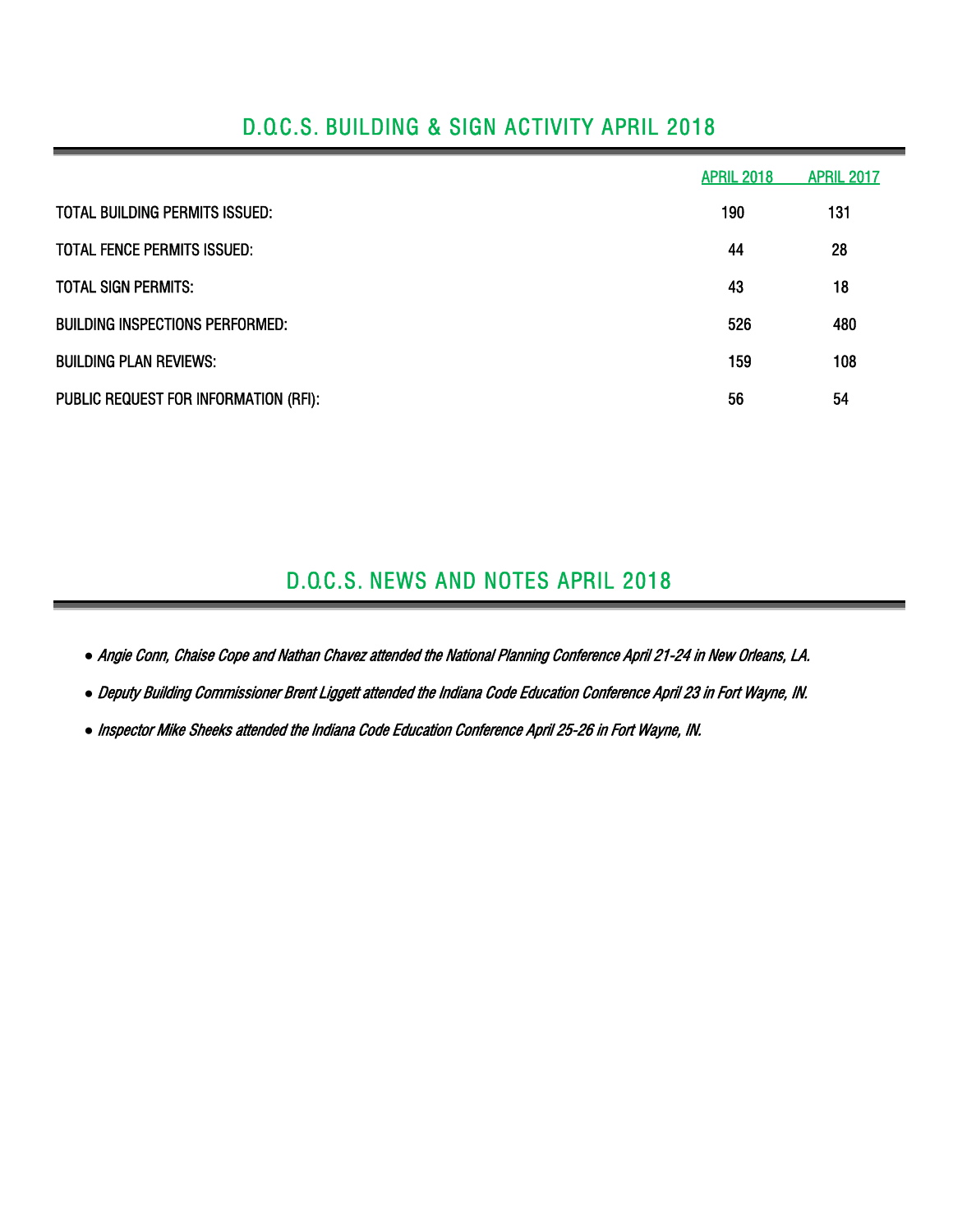# D.O.C.S. CODE ENFORCEMENT ACTIVITY APRIL 2018

## CODE ENFORCEMENT TASK REPORT SUMMARY FOR APRIL 2018

| <b>COMPLAINTS RECEIVED</b><br>EMAIL<br>"MY CARMEL" APP<br><b>PHONE</b><br>REFERRAL<br><b>STAFF</b><br>WALK-IN | TOTAL:<br>9<br>ŋ<br>26<br>0 | <b>INSPECTION STATISTICS</b><br>NEW CASES<br>INITIAL INSPECTIONS<br>ABATEMENT<br>INITIAL VIOLATION NOTICE<br>RE-INSPECTIONS<br>CLOSED CASES |                                   |                                | TOTAL:<br>49<br>31<br>Ű<br>31<br>90<br>40 |
|---------------------------------------------------------------------------------------------------------------|-----------------------------|---------------------------------------------------------------------------------------------------------------------------------------------|-----------------------------------|--------------------------------|-------------------------------------------|
| <b>INSPECTIONS BY AREA</b><br>NEW CASES<br>INITIAL INSPECTIONS<br><b>RE-INSPECTIONS</b><br>CLOSED CASES       | <b>WEST</b><br>3<br>13      | <b>CENTRAL</b><br>38<br>25<br>56<br>24                                                                                                      | <b>EAST</b><br>8<br>4<br>21<br>12 | TOTAL:<br>49<br>31<br>90<br>40 |                                           |

CODE ENFORCEMENT MONTHLY REPORT FOR APRIL 2018

| <b>TYPE OF COMPLAINT/VIOLATION</b> | <b>NEW CASES</b> | <b>TYPE OF COMPLAINT/VIOLATION</b>  | <b>NEW CASES</b> |
|------------------------------------|------------------|-------------------------------------|------------------|
| BUILDING CODE VIOLATIONS           | 2                | PROPERTY MAINTENANCE                | 18               |
| COMMERCIAL VEHICLE                 | 4                | RECREATIONAL VEHICLE                |                  |
| <b>DUMPSTER</b>                    | 0                | RIGHT-OF-WAY OBSTRUCTION            |                  |
| <b>FARM ANIMALS</b>                | 0                | SIDEWALK                            | 0                |
| <b>FENCE VIOLATION</b>             |                  | SIGNS                               | 132              |
| <b>GRASS OR WEEDS</b>              |                  | TRASH/DEBRIS                        | 8                |
| <b>HOME OCCUPATION</b>             |                  | UNSAFE BUILDING                     | 2                |
| NOISE REGULATIONS                  | 0                | VEHICLE ON DISPLAY, ON LAWN OR JUNK | 24               |
| OPEN AND ABANDONED                 | 0                | ZONING USE VIOLATIONS               |                  |
| OUTDOOR STORAGE                    | 2                | <b>OTHER</b>                        | 2                |
| PARKING IN LAWN/GREENBELT          | 9                | TOTAL                               | 218              |

FORECLOSURE MONITORING SUMMARY FOR APRIL 2018

| <b>COMPLAINTS RECEIVED</b>              | <b>TOTAL:</b> |
|-----------------------------------------|---------------|
| <b>NEW CASES</b><br>INITIAL INSPECTIONS | 3<br>3        |
| ABATFMFNT                               | 0             |
| INITIAL VIOLATION NOTICE                | 2             |
| RE-INSPECTIONS                          | 81            |
| <b>CLOSED CASES</b>                     | 40            |

| <b>FORECLOSURE STATISTICS</b> | <b>WEST</b> | CENTRAL | <b>EAST</b> | TOTAL: |
|-------------------------------|-------------|---------|-------------|--------|
| NEW CASES                     |             |         |             |        |
| INITIAL INSPECTIONS           |             |         |             |        |
| RE-INSPECTIONS                | 14          | 43      | 24          | 81     |
| CLOSED CASES                  |             | 23      |             | 40     |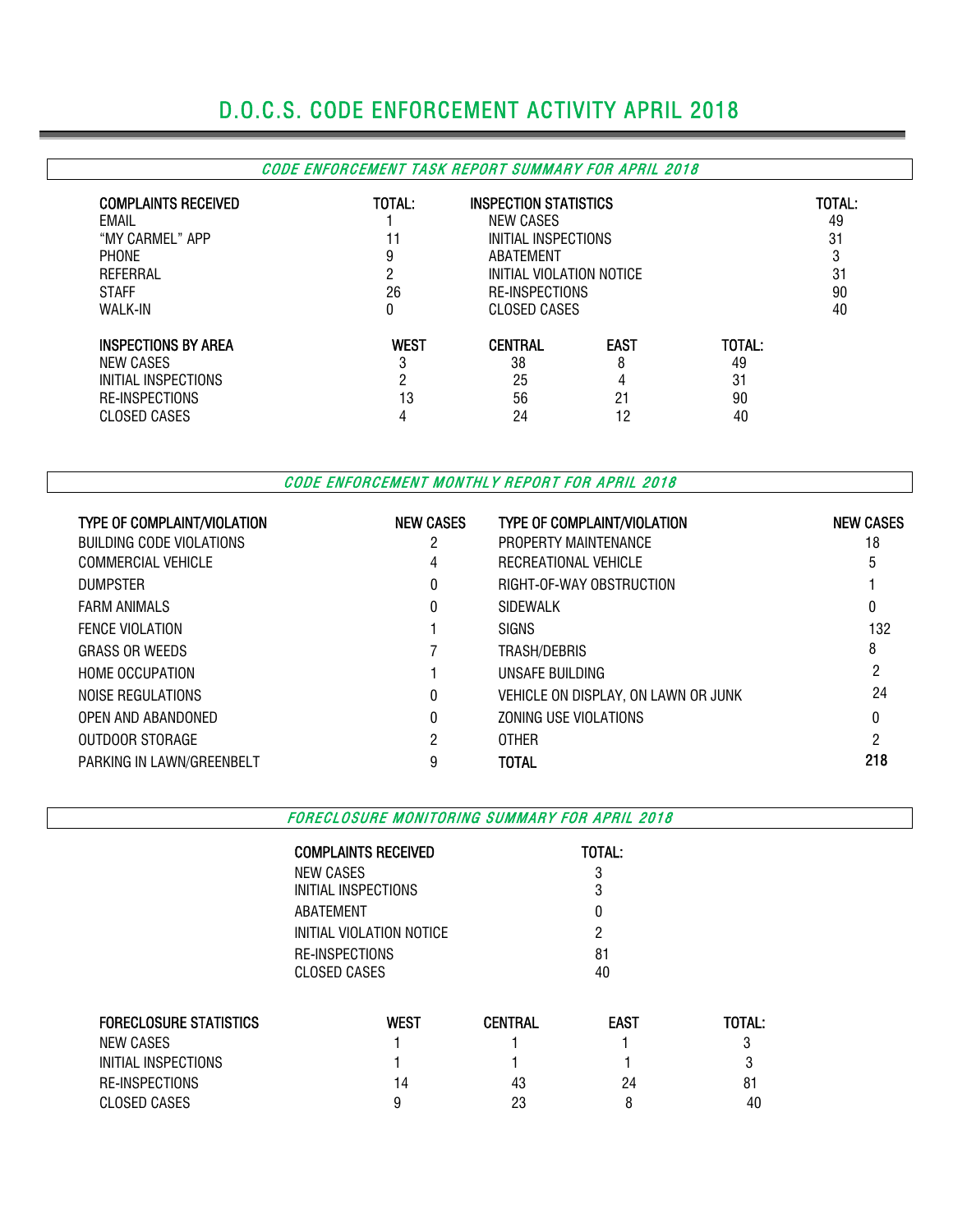## DEPARTMENT OF COMMUNITY SERVICES INCOME REPORT APRIL 1-30, 2018



| <b>TRANSACTION TYPE:</b>                                                     | <b>TRANSACTIONS:</b> | <b>AMOUNT:</b>                     |
|------------------------------------------------------------------------------|----------------------|------------------------------------|
| BUILDING PERMITS: [Includes the fee for full Certificate of Occupancy (C/O)] | 137                  | 179,905.00<br>\$                   |
| <b>DEMOLITION PERMITS:</b>                                                   | 7                    | \$<br>1,078.00                     |
| <b>LATE FEES:</b>                                                            | $\boldsymbol{0}$     | \$                                 |
| <b>MASSAGE THERAPIST PERMITS/RENEWALS:</b>                                   | 3                    | \$<br>60.00                        |
| RE-INSPECTION, ADDITIONAL INSPECTION, AND/OR TEMPORARY C/O:                  | 30                   | \$<br>5,840.00                     |
| PLAN AMENDMENT: (Commercial / Institutional)                                 | 0                    | \$                                 |
| PLAN AMENDMENT: (Residential)                                                | 0                    | \$                                 |
| <b>SPECIAL EVENT PERMITS:</b>                                                | 0                    | \$                                 |
| <b>TEMPORARY USE PERMITS/EXTENSIONS:</b>                                     | 5                    | \$<br>1,513.00                     |
| <b>APPEALS:</b>                                                              | $\theta$             | \$                                 |
| <b>DUPLICATE PLACARDS:</b>                                                   | $\overline{c}$       | \$<br>38.50                        |
| <b>FENCE PERMITS:</b>                                                        | 33                   | \$<br>1,679.00                     |
| FENCE LIABILITY WAIVER: (Paid to Hamilton County)                            | 31                   | \$<br>855.00                       |
| <b>ABATEMENT:</b>                                                            | 0                    | \$                                 |
| ADLS:                                                                        | 3                    | \$<br>2,851.00                     |
| <b>ADLS AMENDMENT:</b>                                                       | 0                    | \$                                 |
| <b>COMMITMENT AMENDMENT:</b>                                                 | $\bf{0}$             | \$                                 |
| <b>DEVELOPMENT PLAN:</b>                                                     | 0                    | \$                                 |
| DEVELOPMENT PLAN AMENDMENT:                                                  | 2                    | \$<br>3,146.74                     |
| <b>HPR REVIEW:</b>                                                           | 0                    | \$                                 |
| <b>ORDINANCE AMENDMENT:</b>                                                  | 0                    | \$                                 |
| <b>PLAT VACATE:</b>                                                          | $\boldsymbol{0}$     | \$                                 |
| <b>PRIMARY PLAT:</b>                                                         | 0                    | \$                                 |
| PRIMARY PLAT AMENDMENT:                                                      | $\boldsymbol{0}$     | \$                                 |
| <b>PUD ORDINANCES:</b>                                                       | 0                    | \$                                 |
| <b>REZONE:</b>                                                               | $\overline{c}$       | \$<br>2,922.56                     |
| <b>ADDITIONAL WAIVER:</b>                                                    | 0                    | \$                                 |
| <b>SDR SITE PLAN REVIEW:</b>                                                 | $\overline{c}$       | \$<br>342.00                       |
| <b>SECONDARY PLAT/REPLAT:</b>                                                | $\pmb{0}$            | \$                                 |
| <b>SUBDIVISION WAIVER:</b>                                                   | 0                    | \$                                 |
| <b>MISC. ZONING WAIVER:</b>                                                  | 1                    | \$<br>1,070.00                     |
| TAC ONLY:                                                                    | 0                    | \$                                 |
| DEVELOPMENT STANDARDS VARIANCE:                                              | 0                    | \$                                 |
| <b>HEARING OFFICER REVIEW:</b>                                               | 3                    | \$<br>382.00                       |
| <b>SPECIAL EXCEPTION VARIANCE:</b>                                           | 0                    | \$                                 |
| SPECIAL USES: (Includes Special Use Amendments)                              | 0                    | \$<br>٠                            |
| <b>USE VARIANCE:</b>                                                         | 0                    | \$                                 |
| <b>SIGN PERMITS:</b>                                                         | 39                   | \$<br>8,671.45                     |
| <b>ZONING DETAILS/LETTER:</b>                                                | 3                    | \$<br>309.00                       |
| PARK & RECREATION IMPACT FEE (PRIF):                                         | 56                   | \$<br>137,592.00                   |
| <b>TOTALS:</b>                                                               |                      |                                    |
| GENERAL FUND #101:                                                           |                      | 210,663.25<br>\$                   |
| PRIF ACCOUNT # 106:                                                          |                      | \$<br>137,592.00                   |
| UTILITY FEES: (Sewer/Water permits)                                          |                      | \$<br>145,054.00                   |
| <b>TOTAL DEPOSIT:</b>                                                        |                      | \$<br>493,309.25                   |
| Last Month's General Fund Deposit:                                           |                      | \$<br>177,061.56                   |
| Last Month's Total Deposit:                                                  |                      | $\overline{\bullet}$<br>369,705.56 |

NOTE: Receipts were deposited for 21 business days this month.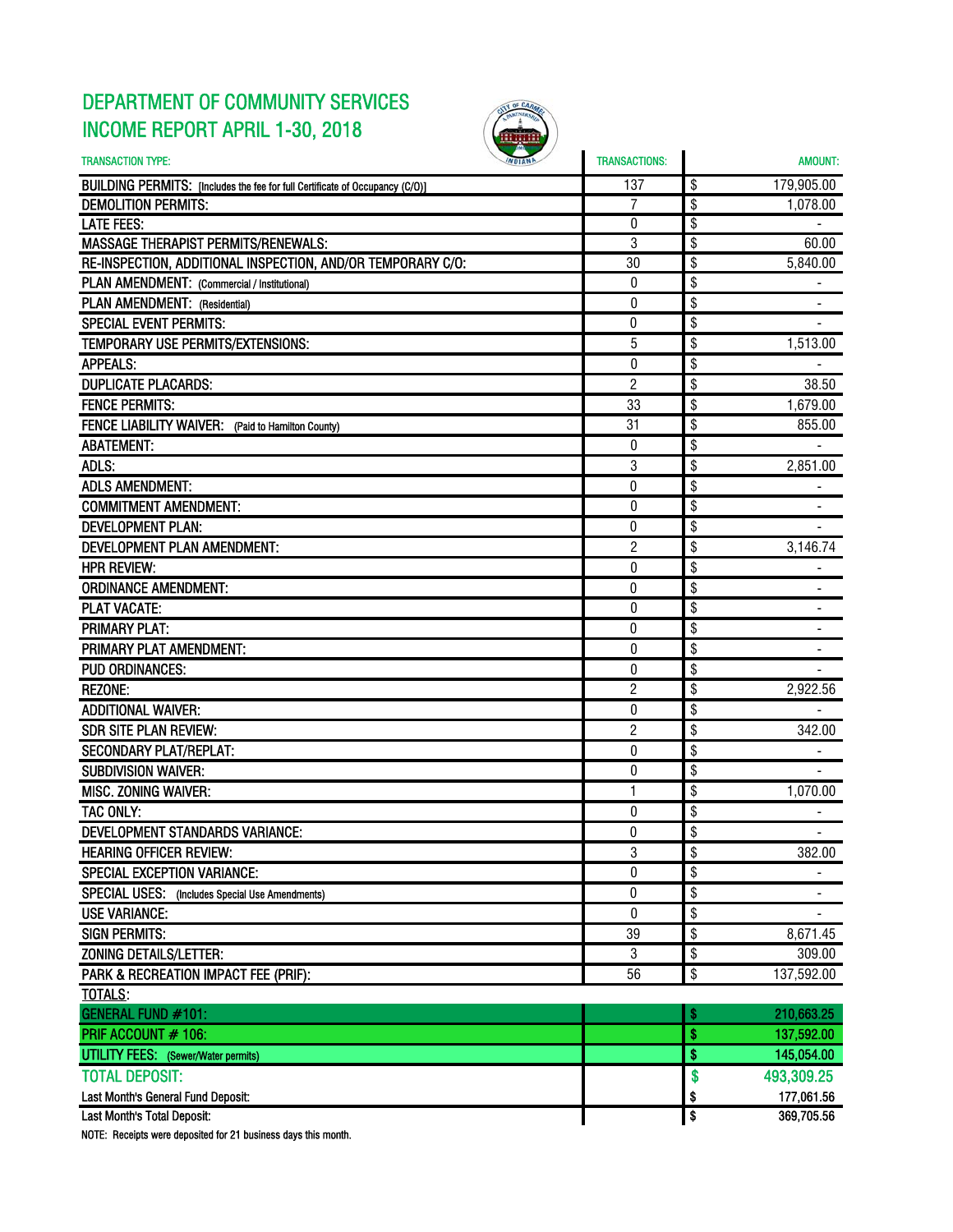#### Date: 5/1/2018

**Status(Stat Column) codes mean: O=Open/incomplete; C=Closed/completed (includes completed permits where C/O's are not issued-like demolition or separate electrical permits); E=Expired-project may or may not have been completed, but no inspections have been scheduled. V=VOID-Permit voided.**

| Issue<br>Date | Status | Permit<br>Subdiv Name<br>NO.                    | <b>Property Address</b>                | Permit Type Description            | Estimated<br>Cost of<br>Constructio | Sq Ft          | <b>Contractor Name</b>                          | <b>Contractor Address</b>           | Cont.City           | Cont.<br><b>State</b> | Cont.Phone<br>Cont.<br>Zip     | Propety Owner (as listed<br>per applicant)                     | Owner Adrs                       | Owner City                 | Owner<br>State | Owner<br>Zip   |
|---------------|--------|-------------------------------------------------|----------------------------------------|------------------------------------|-------------------------------------|----------------|-------------------------------------------------|-------------------------------------|---------------------|-----------------------|--------------------------------|----------------------------------------------------------------|----------------------------------|----------------------------|----------------|----------------|
| 04/02/18      |        | 8030116                                         | WORK DONE IN CLIENTS                   | MASSAGE THERAPIST PERMIT           | \$0                                 | $\Omega$       | NI INAMAKER CAROLYN                             | 401 W 750N                          | <b>EBANON</b>       |                       | 46052<br>815) 353-0012         | <b>ELF OWNED BUSINESSS</b>                                     | WORK DONE IN CLIENTS HOMES       | CARMEL                     |                | 46032          |
|               |        | 8030153<br>VILLAGE OF WESTCLAY                  | 12668 BONAVENTURE AVE                  | RESIDENTIAL SWIMMING POOL          | \$100,000                           | 2,210          | DRW CONSTRUCTION CO. INC.                       | 6314 W. STONER DR                   | <b>SREENFIELD</b>   |                       | (317) 891-1111<br>16140        | EARSON, JIMMY & LACY                                           | 12668 BONAVENTURE AVE            | CARMEL                     |                | 46032          |
|               |        | 8030187<br>ASHTON                               | 5472 SALEM CIR                         | RESIDENTIAL SWIMMING POOL          | \$50,000                            | 2.308          | PERMA-GLASS POOLS                               | 5245 ELMWOOD AVE                    | NDIANAPOLIS         |                       | 317) 782-9956<br><b>8203</b>   | <b>ITNEY, BYRON &amp; SARA</b>                                 | 5472 SALEM CIR                   | CARMEL                     |                | 16033          |
|               |        | <b>CEDAR POINT</b><br>8030192                   | 784 CEDAR PL                           | RESIDENTIAL ADDITION AND REMODEL   | \$46,000                            | 20             | MORGAN CONSTRUCTION                             | 11951 E 30TH ST                     | <b>NDIANAPOLIS</b>  |                       | (317) 955-8984<br>16229        | <b>VAVE, DONALD &amp; KATIE</b>                                | 784 CEDAR PLACI                  | CARMEL                     |                | 46032          |
|               |        | COPPERWOOD<br>8040001                           | 902 ARROWWOOD DR                       | ELECTRICAL PERMIT/INSPECTION       | \$0                                 | $\overline{0}$ | <b>MISTER SPARKY</b>                            | 5561 W. 74TH ST                     | <b>INDIANAPOLIS</b> |                       | 83681<br>(317) 874-8748        | REIBERGER, LARRY                                               | 902 ARROWWOOD DR                 | CARMEL                     |                | 46033          |
|               |        | <b>SPRINGMILL STREAMS</b><br>8040006            | 12886 BRIGHTON CIR                     | ELECTRICAL PERMIT/INSPECTION       | \$0                                 | $\Omega$       | ADVANCE ELECTRIC                                | 1920 LAKESIDE LANE                  | NDIANAPOLIS         |                       | (317) 891-0899<br>16229        | <b>CKARD TYLANN</b>                                            | <b>12886 BRIGHTON</b>            | CARMEL                     |                | 46032          |
| 04/03/18      |        | 8020078<br>SHADYBROOK                           | 9971 MASWA CT                          | RESIDENTIAL SWIMMING POOL          | \$60,000                            | 962            | PREMIER EXCAVATION AND CONST 10018 N CO R 675 E |                                     | OACHDALE            |                       | (765) 719-0384<br>6172         | <b>ISSER, SCOTT</b>                                            | 9971 MASWA CT                    | CARMEL                     |                | 16033          |
|               |        | 3030197<br><b>CKSON'S GRANT ON WILLIAMS CR</b>  | <b>12173 AMS RUN</b>                   | RESIDENTIAL SINGLE FAMILY DWELLING | \$619,434                           | 6.347          | DAVID WEEKLEY HOMES                             | 310 NORTH MERIDIAN STREET, STE 100  | NDIANAPOLIS         |                       | 317) 669-8604                  | AVID WEEKLEY HOMES                                             | 3310 N MERIDIAN ST #100          | <b>INDIANAPOLIS</b>        |                | 6260           |
| 04/04/18      |        | 8030012                                         | 11299 ILLINOIS ST - PARKING GARAGE     | COMMERCIAL NEW STRUCTURE           | \$10,500,000                        | 217,101        | SHIFI SEXTON CO                                 | 902 N CAPITOL AV                    | NDIANAPOLIS         |                       | 317) 423-6000<br>16204         | ARMEL PROPERTY LLC                                             | 1370 AVENUE OF THE AMERICAS      | NFW YORK                   |                | 10019          |
|               |        | 8030113                                         | 4416 EAGLECREST PL                     | RESIDENTIAL SINGLE FAMILY DWELLING | \$400,000                           | 5.744          | *RYAN HOMES INC                                 | 8425 WOODFIELD CROSSING STE 310W    | NDIANAPOLIS         |                       | (317) 371-6577<br>16240        | <b>RYAN HOMES INC</b>                                          | 8425 WOODFIELD CROSSING STE 310  | <b>INDIANAPOLIS</b>        |                | 46240          |
|               |        | WESTMONT<br>8030124<br>32                       | 1620 GOTI AND DR                       | RESIDENTIAL REMODEL                | \$6,400                             | 22             | BEN EGENOLF INNOVATIVE ENVIRO                   | 1620 GOTLAND DR                     | ARMEL:              |                       | (317) 759-3744<br>16032        | (ISSELEV, VLADISLAV                                            | 1620 GOTLAND DR                  | CARMEL                     |                | 46032          |
|               |        | 8030152                                         | 271 MERCHANTS SQUARE DR #A106          | COMMERCIAL TENANT FINISH           | \$130,000                           | 4,734          | ANNESTELLAS BUILDING CORP                       | 208-2 SOUTH SWING RD                | GREENSBORO          | NC.                   | 7409<br>(336) 668-7228         | EMCO MERCHANT'S SQUARE LLC                                     | 1500 MORTHWESTERN HWY #300       | <b>FARMINGTON</b><br>HIL L |                | 18334          |
|               |        | <b>ALBANY PLACE</b><br>8030163<br>50            | 3586 ORMOND AVE                        | RESIDENTIAL SINGLE FAMILY DWELLING | \$600,000                           | 6.064          | *DREES PREMIER HOMES                            | 900 E 96TH ST                       | <b>NDIANAPOLIS</b>  |                       | 16240<br>(317) 295-7176        | DREES PREMIER HOMES                                            | 900 E 96TH ST                    | <b>INDIANAPOLIS</b>        |                | 16240          |
|               |        | LAY CORNER<br>8030207                           | 13042 COREY AVE                        | RESIDENTIAL SINGLE FAMILY DWELLING | \$408,000                           | 5.328          | PULTE HOMES OF INDIANA                          | 1590 N MERIDIAN ST #530             | <b>CARMEL</b>       |                       | (317) 575-2350<br>6032         | PULTE HOMES OF INDIANA                                         | 11590 N MERIDIAN ST #530         | CARMEL                     |                | 46032          |
|               |        | 3040003<br><b>VERBROOK FARMS</b>                | 3925 BEAR CREEK WAY                    | RESIDENTIAL SINGLE FAMILY DWELLING | \$265.985                           | 5.148          | <b>FISCHER HOMES</b>                            | 602 E. 75TH ST STE 400              | <b>NDIANAPOLIS</b>  |                       | (317) 348-2500<br>6250         | <b>FISCHER HOMES</b>                                           | 6602 E. 75TH ST STE 400          | <b>INDIANAPOLIS</b>        |                | 16250          |
| 04/05/18      |        | 3030175<br>ACKSON'S GRANT ON WILLIAMS CR        | 1221 SKYTAG DR                         | RESIDENTIAL SINGLE FAMILY DWELLING | \$600,000                           | 4.749          | SIGMA BUILDERS, LLC                             | 4630 LISBORN DRIVE                  | ARMEI               |                       |                                | BERMEIER, SCOTT & REBECCA                                      | 4630 LISBORN DR                  | CARMEL                     |                | 16033          |
|               |        | 8030189<br>THE MEADOWS AT THE LEGACY            | 14063 LARSON DRIVE                     | RESIDENTIAL SINGLE FAMILY DWELLING | \$300,000                           | 5.946          | *CALATLANTIC HOMES                              | 025 NORTH RIVER RD, SUITE 100       | <b>NDIANAPOLIS</b>  |                       | 16240<br>(317) 846-2783        | CALATLANTIC HOMES                                              | 0025 NORTH RIVER RD, SUITE 100   | <b>INDIANAPOLIS</b>        |                | 46240          |
|               |        | 8030193<br><b>I AY CORNER</b>                   | 1517   ASH ST                          | RESIDENTIAL SINGLE FAMILY DWELLING | \$250,000                           | 5.849          | *CALATI ANTIC HOMES                             | 025 NORTH RIVER RD SUITE 100        | NDIANAPOLIS         |                       | (317) 846-2783<br>16240        | CALATLANTIC HOMES                                              | 9025 NORTH RIVER RD SUITE 100    | <b>INDIANAPOLIS</b>        |                | 16240          |
|               |        | <b>ACKSON'S GRANT ON WILLIAMS CR</b><br>8030201 | 12186 AMS RUN                          | RESIDENTIAL SINGLE FAMILY DWELLING | \$626,401                           | 6.157          | DAVID WEEKLEY HOMES                             | 310 NORTH MERIDIAN STREET, STE 100  | <b>JDIANAPOLIS</b>  |                       | 317) 669-8604<br>6260          | AVID WEEKLEY HOMES                                             | 310 NORTH MERIDIAN STREET, STE   | <b>INDIANAPOLIS</b>        |                | 16260          |
|               |        | ACKSON'S GRANT ON WILLIAMS CR<br>8030201        | <b>12161 AMS RUN</b>                   | RESIDENTIAL SINGLE FAMILY DWELLING | \$555,730                           | 6,192          | *DAVID WEEKLEY HOMES                            | 9310 NORTH MERIDIAN STREET, STE 100 | NDIANAPOLIS         |                       | (317) 669-8604<br>03601        | AVID WEEKLEY HOMES                                             | 9310 N MERIDIAN ST #100          | <b>INDIANAPOLIS</b>        |                | 46260          |
| 04/06/18      |        | 8030166<br>HE GROVE AT THE LEGACY               | 7234 BROADACRE CT                      | RESIDENTIAL SINGLE FAMILY DWELLING | \$360,720                           | 2.913          | *PYATT BUILDERS                                 | 168 W CARMEL DR                     | <b>ARMEL</b>        |                       | <b>EE031</b><br>(317) 981-0211 | M DEVELOPMENT HOLDINGS                                         | 168 W CARMEL DR                  | CARMEL                     |                | 46032          |
|               |        | HE SANCTUARY AT 116TH STREET<br>8030167         | 12037 EAGLEVIEW DR                     | RESIDENTIAL SINGLE FAMILY DWELLING | \$327,000                           | 4,675          | *RYAN HOMES INC                                 | 8425 WOODFIELD CROSSING STE 310W    | NDIANAPOLIS         |                       | (317) 371-6577<br>16240        | <b>RYAN HOMES INC.</b>                                         | 8425 WOODFIELD CROSSING STE 310\ | <b>INDIANAPOLIS</b>        |                | 46240          |
|               |        | 8030194                                         | 900 96TH ST E #275                     | COMMERCIAL TENANT FINISH           | \$220,000                           | 8.962          | BUILDSMART CONSTRUCTION. LLC 230 N RANGELINE RD |                                     | <b>ARMEL</b>        |                       | 773) 842-2124<br>6032          | <b>TRATEGIC CAPITAL PARTNERS</b>                               | 600 E 96TH ST #150               | <b>INDIANAPOLIS</b>        |                | 16240          |
|               |        | 8040051<br>(INGSWOOD                            | 11088 ST CHARLES PI                    | ELECTRICAL PERMIT/INSPECTION       | \$0                                 |                | ARONS ELECTRICAL                                | 6648 E 171ST ST                     | <b>VOBLESVILLE</b>  |                       | (317) 441-2957<br>6062         | <b>/OEBKENBERG, EMILY</b>                                      | 1088 ST CHARLES PI               | CARMEL                     |                | 16033          |
| 04/09/18      |        | 7120087<br><b>INGSWOOD</b>                      | 5019 HUNTINGTON DF                     | <b>FENCE PERMIT/INSPECTION</b>     | \$0                                 | $\Omega$       | <b>INDY'S FINEST FENCE</b>                      | 2334 S CALIFORNIA ST                | INDIANAPOLIS        |                       | (317) 797-1890<br>03601        | OHNS KEITH                                                     | 5019 HUNTINGTON DR               | CARMEL                     |                | 46033          |
|               |        | 8030098                                         | 108 E CARMEL DR                        | COMMERCIAL TENANT FINISH           | \$100,000                           | 1,240          | QUINN, KELLY                                    | 108 E CARMEL DR                     | <b>ARMEL</b>        |                       | (317) 213-1998<br>6032         | INEBERG GROUP LLC                                              | CARMEL DR E STE 200              | CARMEL                     |                | 46032          |
|               |        | 8030140                                         | 4422 W 116 ST                          | RESIDENTIAL DECK ADDITION          | \$11,000                            | 198            | ADVANCEDECK AND SUNROOM CO                      | 1165 MOUNT PLEASANT EAST ST         | <b>GREENWOOD</b>    |                       | 765) 610-0585<br>6142          | <b>IFR. BERTON</b>                                             | 4422 WEST 116TH ST               | ZIONSVILLE                 |                | 46077          |
|               |        | 8030157<br><b>AURELWOOD</b>                     | 1095 LAURELWOOD                        | RESIDENTIAL SINGLE FAMILY DWELLING | \$2,700,000                         | 8.782          | CHRISTOPHER SCOTT HOMES                         | PO BOX 4289                         | CARMEL              |                       | 317) 408-4853                  | TOUGHTON, TOM & JESSICA                                        | 1095 LAURELWOOD                  | CARMEL                     |                | 16032          |
|               |        | COLLEGE MEADOWS<br>8040049                      | 1060 CHEVY CHASE LN                    | <b>FENCE PERMIT/INSPECTION</b>     | \$0                                 | $\Omega$       | <b>BUSY AS A BEE</b>                            | 5006 EMERSON CTS DR                 | <b>INDIANAPOLIS</b> |                       | 16040                          | URKASH, JOHN & MALLORY                                         | 1060 CHEVY CHASE LANE            | <b>INDIANAPOLIS</b>        |                | 46280          |
|               |        | 8040050<br>ORCHARD PARK                         | 10332 VALLEY RD                        | ELECTRICAL PERMIT/INSPECTION       | \$0                                 | $\Omega$       | HARMESON, BRIAN                                 | 1403 CENTRAL DR. E                  | CARMEL              |                       | 16032                          | <b>BREMMER, JULIE</b>                                          | 10332 VALLEY RD                  | <b>INDIANAPOLIS</b>        |                | 46280          |
|               |        | WOOD CREEK<br>8040055                           | 11217 WOODBURY DR                      | FENCE PERMIT/INSPECTION            | \$0                                 | $\Omega$       | BULLSEYE FENCE DESIGN INC.                      | PO BOX 941                          | <b>VOBLESVILLE</b>  |                       | 46061-0 (317) 774-0197         | <b>ISA DELONG</b>                                              | 11217 WOODBURY DR                | CARMEL                     |                | 46033          |
|               |        | 8040061<br><b>LEXINGTON FARMS</b>               | 10736 BELAIR DR                        | <b>ENCE PERMIT/INSPECTION</b>      | \$0                                 | $\Omega$       | BULLSEYE FENCE DESIGN INC.                      | O BOX 941                           | <b>VOBLESVILLE</b>  |                       | 16061-0 (317) 774-0197         | <b>ELLY SANDEFUR</b>                                           | 10736 MORRISTOWN CT              | CARMEL                     |                | 46032          |
| 04/10/18      |        | <b>ILLAGE OF WESTCLAY</b><br>303010             | 13225 FROGMORE ST                      | RESIDENTIAL PORCH ADDITION         | \$12,000                            | 260            | *OASIS OUTDOOR                                  | 300 F BROADWAY ST                   | ORTVILLE            |                       | 16040<br>(317) 485-6514        | <b>RICA VEERKAMP</b>                                           | 13225 FROGMORE STREET            | CARMEI                     |                | 46032          |
|               |        | 8030165<br>THE GROVE AT THE LEGACY              | 7228 BROADACRE CT                      | RESIDENTIAL SINGLE FAMILY DWELLING | \$310,610                           | 2.722          | *PYATT BUILDERS                                 | 168 W CARMEL DR                     | CARMEL              |                       | (317) 981-0211<br><b>EE084</b> | M DEVELOPMENT HOLDINGS                                         | 168 W CARMEL DR                  | CARMEL                     |                | 46032          |
|               |        | 8030168<br>THE GROVE AT THE LEGACY              | 7236 BROADACRE CT                      | RESIDENTIAL SINGLE FAMILY DWELLING | \$355,000                           | 2,722          | *PYATT BUILDERS                                 | 168 W CARMEL DR                     | <b>ARMEL</b>        |                       | (317) 981-0211<br>8033         | PYATT BUILDERS                                                 | 168 W CARMEL DR                  | CARMEL                     |                | 46033          |
|               |        | 8030174<br>ACKSON'S GRANT ON WILLIAMS CR        | 12178 FRENZEL PKWY                     | RESIDENTIAL SINGLE FAMILY DWELLING | \$585,000                           | 4.630          | *DREES PREMIER HOMES                            | 900 E 96TH ST                       | <b>NDIANAPOLIS</b>  |                       | (317) 295-7176<br>16240        | AVID WEEKLEY HOMES                                             | 9310 N MERIDIAN ST #100          | <b>INDIANAPOLIS</b>        |                | 16260          |
|               |        | 8030214<br>ILLAGE OF MOUNT CARMEL               | 857 NEVELLE LN                         | <b>RESIDENTIAL REMODEL</b>         | \$70,000                            | 3,410          | <b>BOOHER REMODELING</b>                        | 5840 W 71ST ST                      | <b>INDIANAPOLIS</b> |                       | 16278<br>(317) 852-5546        | ASKEN, MATT & MAHD                                             | 857 NEVELLE LANE                 | CARMEL                     |                | 16032          |
|               |        | 8030219<br>WATERFRONT OF WEST CLAY              | 11761 WEST ROAD                        | RESIDENTIAL SINGLE FAMILY DWELLING | \$261,250                           | 4.750          | PAUL SHOOPMAN HOMES                             | 12080 ABNEY RUN DR                  | <b>ZIONSVILLE</b>   |                       | 16077                          | HOOPMAN, PAUL & SHELLEY                                        | 11731 COLD CREEK CT              | ZIONSVILLE                 |                | 46077          |
|               |        | 8030221<br>AVIAN GLEN                           | 14137 WARBLER WAY N                    | RESIDENTIAL ADDITION-ROOM(S)       | \$10,000                            | 177            | <b>IW LEONARD CONSTRUCTION</b>                  | 4137 WARBLER WAY N                  | CARMEL              |                       | 16033<br>(317) 418-8001        | EONARD, JOE                                                    | 14137 WARBLER WAY N              | CARMEL                     |                | 16033          |
|               |        | WOODLAND GOLF CLUB<br>8030223                   | 2014 E 110 ST                          | <b>DEMOLITION</b>                  | \$0                                 | $\sim$         | SKJODT, CHARLIE                                 | 3540 KENSINGTON                     | ARMEI               |                       | (317) 730-7889<br><b>6032</b>  | KJODT, CHARLIE                                                 | 2014 E 110TH ST                  | <b>INDIANAPOLIS</b>        |                | 46280          |
|               |        | 8040005<br>AKES AT TOWNE ROAD. THE              | 2532 ALEXANDRA DR                      | RESIDENTIAL SINGLE FAMILY DWELLING | \$283,090                           | 5.966          | <b>FISCHER HOMES</b>                            | 602 E. 75TH ST STE 400              | <b>NDIANAPOLIS</b>  |                       | (317) 348-2500<br>6250         | <b>ISCHER HOMES</b>                                            | 6602 E. 75TH ST STE 400          | <b>INDIANAPOLIS</b>        |                | 16250          |
|               |        | 8040008<br>ALLYN'S RIDGE                        | 14411 TRAHAN DRIVE                     | RESIDENTIAL SINGLE FAMILY DWELLING | \$290,325                           | 6.574          | <b>FISCHER HOMES</b>                            | 6602 E. 75TH ST STE 400             | <b>INDIANAPOLIS</b> |                       | (317) 348-2500<br>16250        | <b>FISCHER HOMES</b>                                           | 6602 E. 75TH ST STE 400          | <b>INDIANAPOLIS</b>        |                | 46250          |
|               |        | <b>BAYHILL AT WATERSTONE</b><br>8040022         | 12545 JEFFRIES PI                      | RESIDENTIAL ADDITION AND REMODEL   | \$220,000                           | 612            | <b>ITEVEN SEARS BUILDING CO</b>                 | 487 OXBOW WAY                       | <b>NDIANAPOLIS</b>  |                       | 46220<br>317) 251-8740         | <b>MOELLER, MICHAEL &amp; EMILY</b>                            | 12545 JEFFRIES PLACE             | CARMEL                     |                | 16032          |
|               |        | <b>LITTLE FARMS</b><br>8040024                  | 10530 COMBS AVE                        | RESIDENTIAL SINGLE FAMILY DWELLING | \$90,000                            | 1,375          | HABITAT FOR HUMANITY OF HAMIL'                  | 3998 CENTERPOINT DRIVE              | <b>NDIANAPOLIS</b>  |                       | 16256                          | <b>IABITAT FOR HUMANITY OF HAMILTON 3998 CENTERPOINT DRIVE</b> |                                  | <b>INDIANAPOLIS</b>        |                | 46256          |
|               |        | 8040072<br><b>SPRING MILL PLACE</b><br>8040074  | 10966 SPRING MILL LN<br>1594 W MAIN ST | FENCE PERMIT/INSPECTION            | \$0                                 | $\Omega$       | GLIDDEN FENCE CO, INC                           | <b>O BOX 481</b>                    | <b>NESTFIELD</b>    |                       | (317) 867-5140<br>16074        | <b>IEHR, MIKE AND MARY</b>                                     | 0966 SPRINGMILL PLACE            | CARMEL<br>CARMEL           |                | 46032<br>46032 |
|               |        |                                                 |                                        | FENCE PERMIT/INSPECTION            | \$0                                 | $\Omega$       | BULLSEYE FENCE DESIGN INC.                      | <b>PO BOX 941</b>                   | NOBLESVILLE         |                       | 46061-0 (317) 774-0197         | <b>HOMAS CVETINOVICH</b>                                       | 1594 W MAIN ST W                 |                            |                |                |
|               |        | 8040076<br>VILLAGE OF WESTCLAY<br>8040077       | 12749 KOSSUTH ST                       | FENCE PERMIT/INSPECTION            | \$0<br>\$0                          |                | BULLSEYE FENCE DESIGN INC.                      | PO BOX 941                          | <b>VOBLESVILLE</b>  |                       | 16061-0 (317) 774-0197         | <b>RIAN PROKOP</b>                                             | 12749 KOSSUTH ST                 | CARMEL                     |                | 46032          |
|               |        | THE MEADOWS AT THE LEGACY                       | 6992 JOHN DICKINSON DR                 | FENCE PERMIT/INSPECTION            |                                     |                | BULLSEYE FENCE DESIGN INC.                      | PO BOX 941                          | NOBLESVILLE         |                       | 46061-0 (317) 774-0197         | ISA AND DANIEL LIMOR                                           | <b>992 JOHN DICKINSON DR</b>     | CARMEL                     |                | 46033          |
|               |        |                                                 | <b>Total Permits: 191</b>              |                                    |                                     |                | <b>Total Estimated Cost of Construction:</b>    | \$50,794,245.00                     |                     |                       | Total Sq.Ft.:                  | 617.147                                                        |                                  |                            |                |                |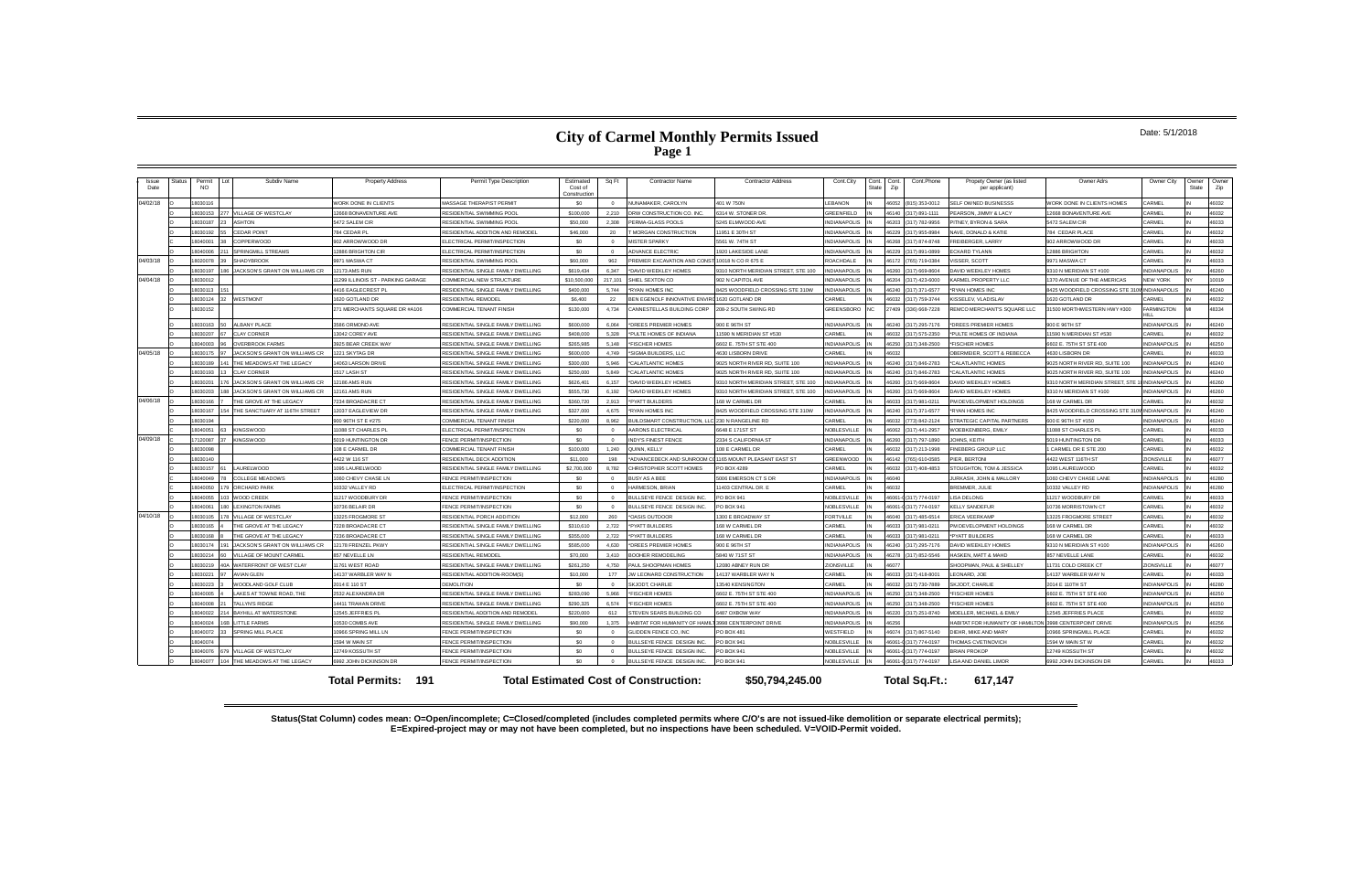#### Date: 5/1/2018

**Status(Stat Column) codes mean: O=Open/incomplete; C=Closed/completed (includes completed permits where C/O's are not issued-like demolition or separate electrical permits); E=Expired-project may or may not have been completed, but no inspections have been scheduled. V=VOID-Permit voided.**

| Issue     | <b>Status</b> | Permit          | Subdiv Name                   | <b>Property Address</b>            | Permit Type Description              | Estimated               | Sq Ft    | <b>Contractor Name</b>                       | <b>Contractor Address</b>          | Cont.City           | Cont. Cont. |              | Cont.Phone             | Propety Owner (as listed             | Owner Adrs                       | Owner City                     | Owner | Owner  |
|-----------|---------------|-----------------|-------------------------------|------------------------------------|--------------------------------------|-------------------------|----------|----------------------------------------------|------------------------------------|---------------------|-------------|--------------|------------------------|--------------------------------------|----------------------------------|--------------------------------|-------|--------|
| Date      |               | <b>NO</b>       |                               |                                    |                                      | Cost of<br>Construction |          |                                              |                                    |                     | State       | Zip          |                        | per applicant)                       |                                  |                                | State | Zip    |
| 04/10/18. |               | 8040078         | SADDLE CREEK                  | 1482 ESPRIT DR                     | <b>ENCE PERMIT/INSPECTION</b>        | \$0                     |          | <b>BACKYARD PRODUCTS</b>                     | 6511 S ST RD 67                    | PENDLETON           |             | 46064        |                        | CHRISTOPHER KINDLE                   | 482 ESPRIT DR                    | CARMEL                         |       | 46074  |
|           |               | 8040079         | JOHNSON ACRES                 | 1879 WHITE ASH DR                  | <b>ENCE PERMIT/INSPECTION</b>        | \$0                     | $\Omega$ | HOMAS MCOLIADE                               | 9422 W STARGAZER DR                | PENDLETON           |             | 46064        |                        | LIAS REBOLLAR                        | 879 WHITE ASH DR                 | CARMEL                         |       | 46033  |
|           |               | 8040081         | <b>ASHMOOR</b>                | 3050 MOORLAND LN                   | ENCE PERMIT/INSPECTION               | \$0                     |          | <b>MERIFENCE</b>                             | 340 HULL STREET                    | <b>NDIANAPOLIS</b>  |             |              |                        | <b>CHIN KAKAR</b>                    | 13050 MOORLAND LANE              | CARMEL                         |       | 16074  |
| 04/11/18  |               | 8030148         |                               | 800 RANGELINE RD S #255            | COMMERCIAL TENANT FINISH             | \$105,918               | 822      | <b>SIGNATURE CONSTRUCTION, LLC</b>           | 385 CITY CENTER DR #100            | CARMEL              |             | <b>CENAN</b> | (317) 945-7915         | <b>EDCOR COMPANIES</b>               | 770 THIRD AVE SW                 | CARMEL                         |       | 46032  |
|           |               | 8030182         |                               | 665 OLD MISSION COVE               | COMMERCIAL REMODEL                   | \$12,901                | 1,207    | CRG RESIDENTIAL, LLC                         | 805 CITY CENTER DR #160            | CARMEL              |             | 46032        | (317) 575-9400         | <b>INDSOR RETREAT</b>                | 26 CORPORATE PLAZA DR #270       | <b>NEWPORT</b><br><b>REACH</b> |       | 16032  |
|           |               | 8030184         |                               | 9728 SEASIDE DR                    | COMMERCIAL REMODEL                   | \$12,901                | 1,207    | CRG RESIDENTIAL, LLC                         | 805 CITY CENTER DR #160            | CARMEL              |             | 46032        | (317) 575-9400         | <b>IINDSOR RETREAT</b>               | 26 CORPORATE PLAZA DR #270       | <b>NEWPORT</b><br><b>BEACH</b> |       | 16032  |
|           |               | 18030200<br>57  | WOOD CREEK                    | 11324 WOOD CREEK DR                | <b>ENCE PERMIT/INSPECTION</b>        | \$0                     | $\Omega$ | RAJIV KUMAR                                  | 11324 WOODCREEK DR                 | CARMEL              |             | 46033        |                        | <b>IMAR RAIN</b>                     | 1324 WOODCREEK DR                | CARMEL                         |       | 46032  |
|           |               | 8030230         | THE PRESERVE AT BEAR CREEK    | 4409 VOYAGEUR WAY                  | <b>ENCE PERMIT/INSPECTION</b>        | \$0                     | $\Omega$ | <b>IFFORDABLE FENCE BUILDERS</b>             | 6023 E 26TH ST                     | <b>INCIANAPOLIS</b> |             | 46219        |                        | AMBER ROCHELLE & JOSHUA RYAN         | 409 VOYAGEUR WAY                 | CARMEL                         |       | 16074  |
|           |               | 8040058         | <b>WINDEMERE</b>              | 10431 HIGH GROVE DR                | RESIDENTIAL SWIMMING POOL            | \$29,000                | 20       | MIKE MCGHEE & ASSOC. INC.                    | P.O. BOX 425                       | CAMBY               |             | 46113        | (317) 834-1785         | <b>MORRIS, KENTON &amp; JENNIFER</b> | 0431 HIGH GROVE DR               | CARMEL                         |       | 16032  |
|           |               | 8040082         | SUMMERLAKES                   | 9787 SUMMERLAKES DR                | FENCE PERMIT/INSPECTION              | \$0                     | $\Omega$ | BULLSEYE FENCE DESIGN INC.                   | <b>PO BOX 941</b>                  | NOBLESVILLE         |             |              | 46061-0 (317) 774-0197 | AMIR HAJRASOULIHA                    | 9787 SUMMERI AKES DR             | CARMEL                         |       | 46032  |
|           |               | 8040083         | PONDS WEST                    | 14501 WHISPER WIND DR              | FENCE PERMIT/INSPECTION              | \$0                     | $\Omega$ | AMERIFENCE                                   | 340 HULL STREET                    | <b>INDIANAPOLIS</b> |             | 46226        |                        | <b>MARIANNE BURT</b>                 | 4501 WHISPER WIND DR             | CARMEL                         |       | 46032  |
|           |               | 8040084         | SUN MUNDY ONE TWO THREE       | 10679 N MICHIGAN RD                | <b>VALL SIGN PERMANENT</b>           | \$0                     | $\sim$   | <b>SIGN DOC IDENTITY</b>                     | 150 RAND RD                        | <b>INDIANAPOLIS</b> |             | 46241        | (317) 247-9670         | <b>1&amp;R REIT</b>                  | 3625 DUFFERIN ST                 | <b>TORONTO</b>                 |       | M3K1N4 |
|           |               | 8040094         | RIDGE AT HAYDEN RUN. THE      | 13969 OLIVER LN                    | FENCE PERMIT/INSPECTION              | \$0                     |          | AFFORDABLE FENCE BUILDERS                    | 6023 E 26TH ST                     | <b>INCIANAPOLIS</b> |             | 46219        |                        | OARD, GLENN A & MARY ANN             | 3969 OLIVER LN                   | CARMEL                         |       | 16074  |
| 04/12/18  |               | 8020070         |                               | 2330 116TH ST E                    | COMMERCIAL REMODEL                   | \$85,900                | 2.182    | CUTTING EDGE REMODELING                      | 3998 HORSESHOE DR                  | <b>ZIONSVILLE</b>   |             | 46077        | (317) 987-0819         | ARMEL DENTAL GROUP                   | 2330 E 116TH ST                  | CARMEL                         |       | 46032  |
|           |               | 8030132         | THE GROVE AT THE LEGACY       | 7230 BROADACRE CT                  | RESIDENTIAL SINGLE FAMILY DWELLING   | \$334,235               | 2,913    | PYATT BUILDERS                               | 168 W CARMEL DR                    | CARMEL              |             | 46033        | (317) 981-0211         | <b>PYATT BUILDERS</b>                | 168 W CARMEL DR                  | CARMEL                         |       | 46033  |
|           |               | 18030154        |                               | 1289 W 136 ST                      | RESIDENTIAL ACCESSORY STRUCTURE      | \$150,000               | 430      | <b>GOLLNER HOMES</b>                         | 20102 JAMES RD                     | NOBLESVILLE         |             | CA0A4        | (317) 773-9343         | SMITH, TOM & AMY                     | 1289 W 136TH ST                  | CARMEL                         |       | 46032  |
|           |               | 8030229         | 38 VILLAGE OF WESTCLAY        | 12746 ST JULIAN ST                 | RESIDENTIAL ACCESSORY STRUCTURE      | \$37,000                | 256      | <b>SPI OUTDOOR LIVING</b>                    | 5351 N TACOMA AVE                  | <b>INDIANAPOLIS</b> |             | 16220        | 317) 259-4062          | EAR, JASON W                         | 12746 ST JULIAN ST               | CARMEL                         |       | 16032  |
|           |               | 8040027         | THE PRESERVE AT BEAR CREEK    | 4457 EVERGREEN TRAI                | RESIDENTIAL SINGLE FAMILY DWELLING   | \$408,000               | 5,720    | PULTE HOMES OF INDIANA                       | 11590 N MERIDIAN ST #530           | CARMEL              |             |              | (317) 575-2350         | ULTE HOMES                           | 11590 MERIDIAN ST N #530         | CARMEI                         |       | 16032  |
|           |               | 8040102         | <b>BRIARWOOD</b>              | 4977 BUCKEYE CT                    | FLECTRICAL PERMIT/INSPECTION         | SO <sub>2</sub>         | $\sim$   | BARTH FI FCTRIC                              | 1934 N II I INOIS                  | INDIANAPOLIS        |             | 46202        | (317) 924-6226         | VANS, BILL                           | 4977 BUCKEYE CT                  | CARMEL                         |       | 46032  |
| 04/13/18  |               | 8030146         |                               | 12120 BROOKSHIRE PKWY - BATH HOUSE | INSTITUTIONAL NEW STRUCTURE          | \$1,300,000             | 765      | HIEL SEXTON CO                               | <b>902 N CAPITOL AVE</b>           | <b>INDIANAPOLIS</b> |             | 16204        | (317) 423-6000         | <b>ITY OF CARMEL</b>                 | <b>CIVIC SQUARE</b>              | CARMEL                         |       | 16032  |
|           |               | 8030147         |                               | 1000 E. 116TH ST                   | COMMERCIAL TENANT FINISH             | \$556,049               | 26.272   | CAPITOL CONSTRUCTION                         | 1051 VILLAGE SQUARE LN             | <b>ISHERS</b>       |             |              | (317) 574-5488         | <b>ELAMON</b>                        | 000 116TH ST E                   | CARMEL                         |       | 16032  |
|           |               | 8030161         | CARMELWOOD                    | 135 AUDUBON DR                     | RESIDENTIAL SINGLE FAMILY DWELLING   | \$650,000               | 7.031    | OLD TOWN DESIGN                              | 132 S RANGELINE RD STE 200         | CARMEL              |             |              | 317) 626-8486          | <b>IRSH, GRANT</b>                   | 135 AUDUBON DR                   | CARMEL                         |       | 16032  |
|           |               | 8030191         | LINCOLNSHIRE                  | 14254 CARLOW RUN                   | RESIDENTIAL ADDITION-ROOM(S)         | \$47,000                | 360      | <b>BPI OUTDOOR LIVING</b>                    | 5351 N TACOMA AVE                  | INDIANAPOLIS        |             | 46220        | (317) 259-4062         | NDERSON, AMY                         | 14254 CARLOW RUN                 | CARMEL                         |       | 46074  |
|           |               | 8030225         | <b>CLAY CORNER</b>            | 13054 COREY AVE                    | RESIDENTIAL SINGLE FAMILY DWELLING   | \$472,000               | 6.301    | PULTE HOMES OF INDIANA                       | 1590 N MERIDIAN ST #530            | CARMEL              |             | 46032        | (317) 575-2350         | PULTE HOMES OF INDIANA               | 1590 N MERIDIAN ST #530          | CARMEL                         |       | 46032  |
|           |               | 8030226         | THE PRESERVE AT BEAR CREEK    | 4456 EVERGREEN TRAIL               | RESIDENTIAL SINGLE FAMILY DWELLING   | \$421,000               | 6.211    | PULTE HOMES OF INDIANA                       | 1590 N MERIDIAN ST #530            | CARMEL              |             | 46032        | (317) 575-2350         | UITE HOMES                           | 1590 MERIDIAN ST N #530          | CARMEL                         |       | 46032  |
|           |               | 8040017         | WOODSIDE AT WEST CLAY         | 13696 WOODSIDE HOLLOW DRIVE        | RESIDENTIAL SINGLE FAMILY DWELLING   | \$497.250               | 5.458    | DAVID WEEKLEY HOMES                          | 310 NORTH MERIDIAN STREET, STE 100 | <b>INDIANAPOLIS</b> |             | 16260        | 317) 669-8604          | DAVID WEEKLEY HOMES                  | 310 NORTH MERIDIAN STREET, STE   | <b>INDIANAPOLIS</b>            |       | 16260  |
|           |               | 8040018         | ABERDEEN BEND                 | 12864 BIRKENSTOCK ST               | RESIDENTIAL REMODEL                  | \$70,000                | 1.500    | <b>BBG CONSTRUCTION</b>                      | 15034 DECLARATION DR               | WESTFIELD           |             | $A$ 607 $A$  | 317) 250-8522          | UMNERS, TALBOTT E & CHERYL H         | 2864 BIRKENSTOCK ST              | CARMEL                         |       | 46032  |
|           |               | 8040032         | <b>BRIDLEBOURNE</b>           | 3557 SEDGEMOOR CIR                 | RESIDENTIAL DECK ADDITION            | \$41,366                | 950      | ASPEN OUTDOOR DESIGNS. INC                   | 11010 E 156TH STREET               | NOBLESVILLE         |             | 46060        |                        | HOMPSON, FRED                        | 3557 SEDGEMOOR CIRCLE            | CARMEL                         |       | 46032  |
|           |               | 18040037        |                               | 14598 CLAY TERRACE BLVD #160       | COMMERCIAL TENANT FINISH             | \$90,000                | 3.800    | <b>KORT BUILDERS</b>                         | 3709 CASTLE PARK DR                | <b>INDIANAPOLIS</b> |             | 46256        | (317) 872-4181         | CLAY TERRACE PARTNERS                | 80 E BROAD ST #20                | <b>COLUMBUS</b>                |       | 46215  |
|           |               | 8040039         |                               | 10801 N MICHIGAN RD                | COMMERCIAL REMODEL                   | \$370,000               | 1.600    | <b>HAGERMAN CONSTRUCTION CORP</b>            | 10315 ALLISONVILLE RD              | <b>FISHERS</b>      |             | 16038        | (317) 577-6836         | <b>RIGHT, TERESA</b>                 | 8900 KEYSTONE CROSSING #1150     | <b>INDIANAPOLIS</b>            |       | 16240  |
|           |               | 8040106         | THE MEADOWS AT THE LEGACY     | 14068 LARSON DRIVE                 | FENCE PERMIT/INSPECTION              | \$0                     |          | LIDDEN FENCE CO, INC                         | PO BOX 481                         | WESTFIELD           |             | 1607         | 317) 867-5140          | HRISTOPHER & BRANDY MCCARTY          | 4068 LARSON DRIVE                | CARMEL                         |       | 16033  |
|           |               | 8040114         | ROHRER MEADOWS                | 897 JOANN CT                       | FENCE PERMIT/INSPECTION              | \$0                     | $\Omega$ | AFFORDABLE FENCE BUILDERS                    | 6023 E 26TH ST                     | <b>INCIANAPOLIS</b> |             | 46219        |                        | ANDREW HERROCK                       | 897 JOANN CT                     | CARMEL                         |       | 46032  |
|           |               | 18040126        | <b>VILLAGE OF WESTCLAY</b>    | 2226 FINCHLEY RD                   | FENCE PERMIT/INSPECTION              | \$0                     |          | <b>GLIDDEN FENCE CO. INC</b>                 | PO BOX 481                         | WESTFIELD           |             | 46074        | (317) 867-5140         | <b>USAN MCDONALD</b>                 | 2226 FINCHELY ROAD               | CARMEL                         |       | 46032  |
|           |               | 8040128         |                               | 12120 BROOKSHIRE PKWY - CLUBHOUSE  | <b>INSTITUTIONAL NEW STRUCTURE</b>   | \$8,300,000             | 18,827   | SHIEL SEXTON CO                              | 902 N CAPITOL AVE                  | <b>INDIANAPOLIS</b> |             | 46204        | (317) 423-6000         | <b>ITY OF CARMEL</b>                 | <b>CIVIC SQUARE</b>              | CARMEL                         |       | 46032  |
| 04/14/18  |               | 4040048         |                               | WORK DONE IN CLIENTS               | <b>MASSAGE THERAPIST PERMIT</b>      | \$0                     |          | TIBOLT, JOSEPH NATHAN                        | 6726 W STONEGATE DR                | ZIONSVILLE          |             |              | (563) 650-2621         | <b>ELF OWNED BUSINESS</b>            | VORK DONE IN CLIENTS HOMES       | CARMEL                         |       |        |
| 04/16/18  |               | 8040030         |                               | 12075 SHELBORNE RD                 | <b>DEMOLITION</b>                    | \$25,000                | 5,194    | CASEY-BERTRAM CONSTRUCTION 5780 E 25TH ST    |                                    | <b>INDIANAPOLIS</b> |             | 46218        | (317) 546-3366         | <b>ROWN, JASON</b>                   | 2990 BELLE MAISON DR             | ZIONSVILLE                     |       | 46077  |
|           |               | 8040075         | ABERDEEN BEND                 | 12847 PETRONIA CT                  | FENCE PERMIT/INSPECTION              | \$0                     |          | <b>BULLSEYE FENCE DESIGN INC.</b>            | PO BOX 941                         | NOBLESVILLE         |             | 46061        | (317) 774-0197         | HOMAS, PAUL & HUMREI                 | 12847 PETRONIA CT                | CARMEL                         |       | 46032  |
|           |               | 8010108         | <b>BRIAR LANE ESTATES</b>     | 3844 VAIL DR                       | <b>ENCE PERMIT/INSPECTION</b>        | \$0                     | $\sim$   | BULLSEYE FENCE DESIGN INC.                   | PO BOX 941                         | NOBLESVILLE         |             |              | 46061-0 (317) 774-0197 | <b>KEVIN &amp; GINA SMOLAR</b>       | 3844 VAIL DR                     | CARMEL                         |       | 46033  |
|           |               | 8040110         | <b>VILLAGE OF WESTCLAY</b>    | 13017 HORBECK ST                   | <b>FENCE PERMIT/INSPECTION</b>       | \$0                     | $\Omega$ | <b>BULLSEYE FENCE DESIGN INC.</b>            | PO BOX 941                         | NOBLESVILLE         |             |              | 46061-0 (317) 774-0197 | <b>JON &amp; ROBIN ZWINSK</b>        | 3017 HORBECK ST                  | CARMEL                         |       | 16032  |
|           |               | 8040112         | <b>VILLAGE OF WESTCLAY</b>    | 3009 HORBECK ST                    | FENCE PERMIT/INSPECTION              | \$0                     |          | <b>BULLSEYE FENCE DESIGN INC</b>             | PO BOX 941                         | NOBLESVILLE         |             | 46061        | (317) 774-0197         | AMELA FOWLER                         | 3009 HORBECK ST                  | CARMEL                         |       | 16032  |
|           |               | 8040120         | VILLAGE OF MOUNT CARMEL       | 14364 ADIOS PASS                   | FENCE PERMIT/INSPECTION              | \$0                     | $\Omega$ | <b>AWARDS FENCE</b>                          | 0951 RIVERWOOD AVE                 | NOBLESVILLE         |             | 46062        |                        | ANDREW PATTERSON                     | 4364 ADIOS PASS                  | CARMEL                         |       | 46032  |
|           |               | 8040127         | <b>OAKBROOK</b>               | 14220 OAKBROOK CT                  | FENCE PERMIT/INSPECTION              | \$0                     |          | <b>JNKNOWN</b>                               |                                    |                     |             |              |                        | <b>SCOTT MCCOMBS</b>                 | 14220 OAKBROOK COURT             | CARMEL                         |       | 16033  |
| 04/17/18  |               | 8030075         | THE SANCTUARY AT 116TH STREET | 4434 EAGLERIDGE LN                 | RESIDENTIAL SINGLE FAMILY DWELLING   | \$385,000               | 5,503    | RYAN HOMES INC                               | 8425 WOODFIELD CROSSING STE 310W   | <b>INDIANAPOLIS</b> |             | 46240        | (317) 371-6577         | *RYAN HOMES INC                      | 3425 WOODFIELD CROSSING STE 310  | <b>INDIANAPOLIS</b>            |       | 16240  |
|           |               | 8030202         | <b>MOHAWK CROSSING</b>        | 4976 ROCKNE CIR                    | <b>RESIDENTIAL SWIMMING POO</b>      | \$12,500                | 64       | <b>INDY FIBERGLASS POOLS</b>                 | P.O. BOX 314                       | <b>FORTVILLE</b>    |             | 16040        | 317) 627-8882          | ARNETT, DOUG & ALANA                 | <b>4976 ROCKNE CIRCLE</b>        | CARMEL                         |       | 16033  |
|           |               | 8040009         | THE SANCTUARY AT 116TH STREET | 12025 EAGLEVIEW DR                 | RESIDENTIAL SINGLE FAMILY DWELLING   | \$335,000               | 4.769    | RYAN HOMES INC.                              | 8425 WOODFIELD CROSSING STE 310W   | <b>INDIANAPOLIS</b> |             | 46240        | (317) 371-6577         | *RYAN HOMES INC                      | 8425 WOODFIELD CROSSING STE 310\ | <b>INDIANAPOLIS</b>            |       | 46240  |
|           |               | 8040063         |                               | 1438 W MAIN ST #102                | COMMERCIAL TENANT FINISH             | \$325,000               | 4.485    | LT CONSTRUCTION LLC                          | 1365 W 96TH ST                     | <b>INDIANAPOLIS</b> |             | 46268        | 317) 253-1251          | ROWNING INVESTMENTS                  | 100 W 96TH ST #250               | <b>INDIANPOLIS</b>             |       | 46278  |
|           |               | <b>E2104015</b> | BLK LEXINGTON FARMS           | 10640 LEXINGTON DR                 | <b><i>ENCE PERMIT/INSPECTION</i></b> | \$በ                     |          | <b>BULLSEYE FENCE DESIGN INC.</b>            | PO BOX 941                         | NOBLESVILLE         |             |              | 46061-0 (317) 774-0197 | <b>FXINGTON FARMS</b>                |                                  | CARMEL                         |       |        |
|           |               | 8040154         | SPRINGMILL RIDGE              | 491 LEEDS CIR                      | <b>ENCE PERMIT/INSPECTION</b>        | . ፍስ                    |          | BULLSEYE FENCE DESIGN INC.                   | PO BOX 941                         | NOBLESVILLE         |             |              | 46061-0 (317) 774-0197 | <b>ETER &amp; CYNTHIA PIZARRC</b>    | 491 LEEDS CIRCLE                 | CARMEL                         |       | 46032  |
|           |               |                 |                               |                                    |                                      |                         |          |                                              |                                    |                     |             |              |                        |                                      |                                  |                                |       |        |
|           |               |                 |                               | <b>Total Permits: 191</b>          |                                      |                         |          | <b>Total Estimated Cost of Construction:</b> | \$50,794,245.00                    |                     |             |              | Total Sq.Ft.:          | 617.147                              |                                  |                                |       |        |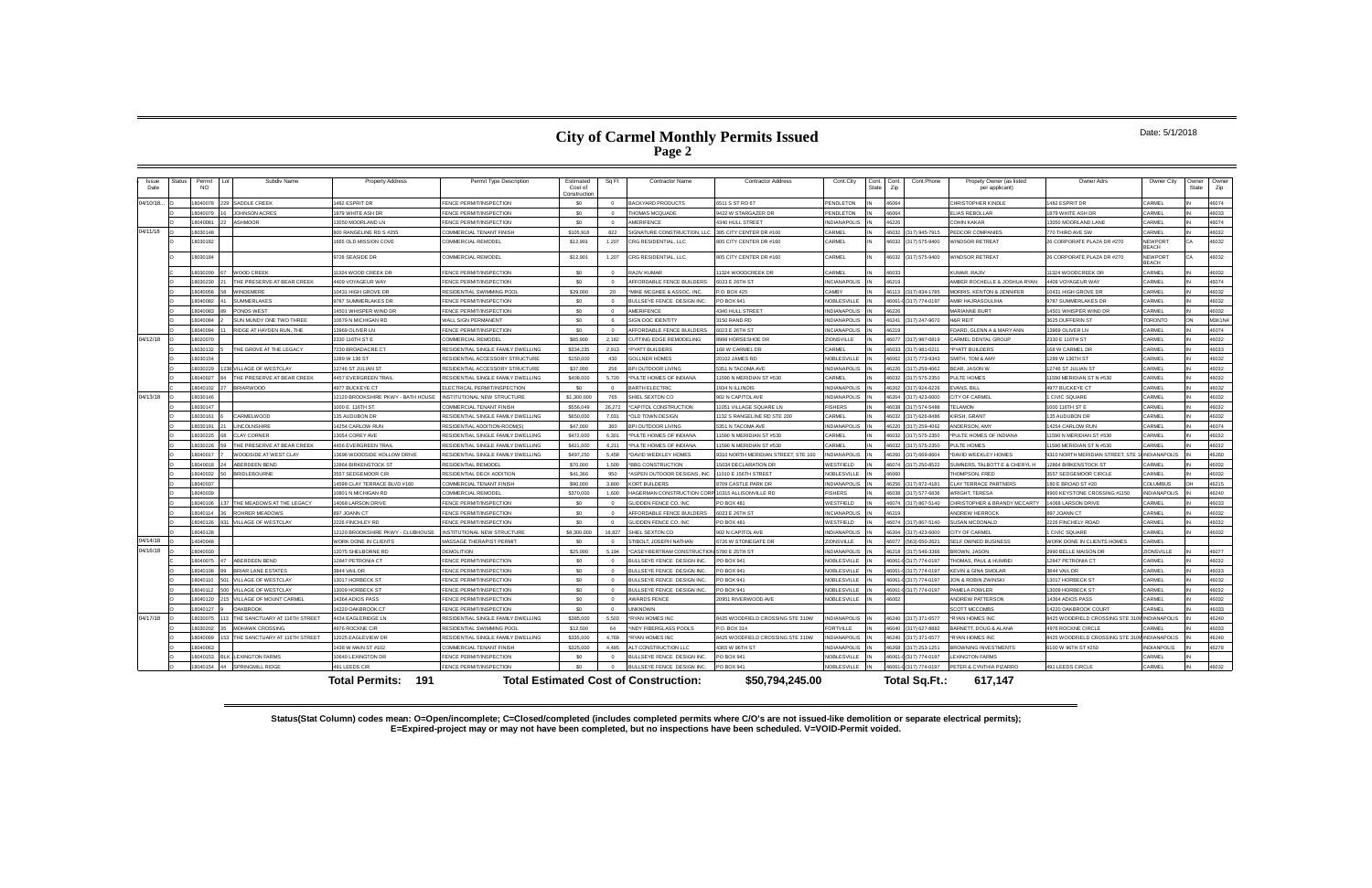#### Date: 5/1/2018

**Status(Stat Column) codes mean: O=Open/incomplete; C=Closed/completed (includes completed permits where C/O's are not issued-like demolition or separate electrical permits); E=Expired-project may or may not have been completed, but no inspections have been scheduled. V=VOID-Permit voided.**

| Issue<br>Date | <b>Status</b> | Subdiv Name<br>Permit<br>NO.                     | <b>Property Address</b>     | Permit Type Description               | Estimated<br>Cost of<br>Construction | Sq Ft          | <b>Contractor Name</b>                       | <b>Contractor Address</b>           | Cont.City           | Cont.<br>State | Cont.Phone<br>Cont.<br>Zip    | Propety Owner (as listed<br>per applicant)     | Owner Adrs                                 | Owner City                     | Owner<br>State | Owner<br>Zip |
|---------------|---------------|--------------------------------------------------|-----------------------------|---------------------------------------|--------------------------------------|----------------|----------------------------------------------|-------------------------------------|---------------------|----------------|-------------------------------|------------------------------------------------|--------------------------------------------|--------------------------------|----------------|--------------|
| 04/17/18.     |               | VILLAGE OF WESTCLAY<br>8040156                   | 1791 BLYTHE ST              | <b>FENCE PERMIT/INSPECTION</b>        | \$0                                  | $\Omega$       | BULLSEYE FENCE DESIGN INC.                   | PO BOX 941                          | <b>VOBLESVILLE</b>  |                | 46061-0 (317) 774-0197        | <b>COLODZIEJ, ERIC</b>                         | 1791 BLYTHE ST                             | CARMEL                         |                | 46032        |
|               |               | 8040161<br>IORDAN WOODS                          | 10909 JORDAN RD             | <b>FENCE PERMIT/INSPECTION</b>        | \$0                                  | $\Omega$       | COURTNEY RECTOR                              | 0909 JORDAN RD                      | ARMEL               |                | 16032                         | COURTNEY & ZACHARY RECTOR                      | 0909 JORDAN RD                             | CARMEL                         |                | 16032        |
| 04/18/18      |               | 030162<br>ONDS WEST                              | 4382 WHISPER WIND DR        | RESIDENTIAL REMODEL                   | \$1                                  |                | SHEEKS, MIKE                                 | 4382 WHISPER WIND DR                | <b>ARMEL</b>        |                |                               | SHEEKS, MIKE                                   | 4382 WHISPER WIND DR                       | CARMEL                         |                | 16032        |
|               |               | LARIDGE FARM<br>8030188                          | 1209 HELFORD LN             | <b>RESIDENTIAL DECK ADDITION</b>      | \$46,000                             | 96             | RL MERCER CONSTRUCTION                       | 1130 E TULIP DR                     | INDIANAPOLIS        |                | 16227<br>(317) 201-5520       | UTSHAW, DAVID                                  | 1209 HELFORD LANE                          | CARMEL                         |                | 46032        |
|               |               | 8040020<br><b>CROOKED STICK WEST</b>             | 2206 BURNING TREE LN        | <b>RESIDENTIAL REMODEL</b>            | \$80,000                             | 1.112          | WILLIAM GORDON GROUP                         | 2371 GLEBE ST                       | <b>ARMEL</b>        |                | (317) 361-3191<br>16032       | OWE, SCOTT & MARIE                             | 2206 BURNING TREE LANE                     | CARMEL                         |                | 16032        |
|               |               | <b>ILLAGE OF MOUNT CARMEL</b><br>8040025         | 14360 OAK RIDGE RD          | RESIDENTIAL SINGLE FAMILY DWELLING    | \$360,000                            | 10.004         | <b>GRANDE &amp; GRANDE</b>                   | 125 PROSPECT ST.                    | NDIANAPOLIS         |                | (317) 523-1117<br>16203       | <b>SRANDE, MARCELINO</b>                       | 4360 OAKRIDGE RD                           | CARMEL                         |                | 46032        |
|               |               | 8040042<br><b>HE GROVE AT THE LEGACY</b>         | 7232 BROADACRE CT           | RESIDENTIAL SINGLE FAMILY DWELLING    | \$345,000                            | 2.722          | *PYATT BUILDERS                              | 168 W CARMEL DR                     | CARMEL              |                | (317) 981-0211<br>6033        | M DEVELOPMENT HOLDINGS                         | 168 W CARMEL DR                            | CARMEL                         |                | 16032        |
|               |               | <b>IACKSON'S GRANT ON WILLIAMS CR</b><br>8040044 | 12242 HOBBY HORSE DR        | RESIDENTIAL SINGLE FAMILY DWELLING    | \$635,000                            | 3.834          | HOMES BY MCKENZIE                            | 4631 LISBORN DR                     | CARMEL              |                | (317) 574-7616<br>16033       | ACKSON'S GRANT REAL ESTATE CO.                 | 13578 EAST 131ST STREET, SUITE 200 FISHERS |                                |                | 46037        |
|               |               | HENRY ROBERTS' HEIRS'<br>8040045                 | 210 1ST AVE NW              | <b>RESIDENTIAL REMODEL</b>            | \$300,000                            | 1.890          | HOMES BY MCKENZIE                            | 4631 LISBORN DR                     | <b>ARMEL</b>        |                | <b>22031</b><br>317) 574-7616 | <b>IOMES BY MCKENZIE INC</b>                   | 4631 LISBORN DR                            | CARMEL                         |                | 46032        |
|               |               | 8040057                                          | WORK DONE IN CLIENTS        | MASSAGE THERAPIST PERMIT              | \$0                                  | $\Omega$       | <b>GIBSON, KATRINA</b>                       | 844 CENTURY WAY                     | <b>INDIANAPOLIS</b> |                | 16260                         | SELF OWNED BUSINESSS                           | <b><i>NORK DONE IN CLIENTS HOMES</i></b>   | CARMEL                         |                | 46032        |
|               |               | 8040093<br><b>HE GROVE AT THE LEGACY</b>         | 7226 BROADACRE CT           | RESIDENTIAL SINGLE FAMILY DWELLING    | \$374,860                            | 3,020          | PYATT BUILDERS                               | 68 W CARMEL DR                      | <b>ARMEL</b>        |                | 317) 981-0211<br>6033         | M DEVELOPMENT HOLDINGS                         | 168 W CARMEL DR                            | CARMEL                         |                | 16032        |
|               |               | 040173<br><b>WALDEN POND</b>                     | 9929 HAMBLIN CT             | FENCE PERMIT/INSPECTION               | \$0                                  |                | <b>WARDS FENCE</b>                           | 20951 RIVERWOOD AVE                 | NOBLESVILLE         |                | 16062                         | <b>ACK RAGSDALE</b>                            | 9929 HAMBLIN COURT                         | <b>INDIANAPOLIS</b>            |                | 16280        |
| 04/19/18      |               | 030195<br><b>I FN OAKS</b>                       | 13436 GLEN OAKS CT          | RESIDENTIAL ACCESSORY STRUCTURE       | \$8,000                              | 208            | HIGHLEY HOMES. LLC                           | 13436 GLEN OAK CT                   | ARMFI               |                | (765) 744-2190<br>16074       | METZINGER, SARAH                               | 13436 GLEN OAK COURT                       | CARMEL                         |                | 46074        |
|               |               | <b>HADLEY GROVE</b><br>8030227                   | 2628 HADLEY GROVE NORTH DR  | RESIDENTIAL ADDITION-ROOM(S)          | \$26,000                             | 240            | BENNETT, KEN                                 | 7225 S EAST ST                      | <b>NDIANAPOLIS</b>  |                | (317) 289-7560<br>16227       | <b>HOY, PEGGY</b>                              | 2628 HADLEY GROVE NORTH                    | CARMEL                         |                | 46074        |
|               |               | 8040019<br><b>HERITAGE AT SPRING MILL</b>        | 11222 HERITAGE VIEW LANE    | RESIDENTIAL SINGLE FAMILY DWELLING    | \$548,000                            | 6.056          | PULTE HOMES OF INDIANA                       | 1590 N MERIDIAN ST #530             | <b>ARMEL</b>        |                | 317) 575-2350<br>\$6032       | PULTE HOMES OF INDIANA                         | 1590 N MERIDIAN ST #530                    | CARMEL                         |                | 16032        |
|               |               | 3040023<br>ROOKS LANDING AT PRAIRIE VIEW         | 13104 BROOKS LANDING PI     | RESIDENTIAL ATTACHED GARAGE OR CARPOR | \$6,400                              | 390            | DAVE THOMPSON GROUP                          | 1911 LAKESIDE DR                    | <b>ISHERS</b>       |                | 317) 281-8043                 | LL, DARIN & KATHERINE                          | 13104 FRANKLIN HALL TRAIL                  | CARMEL                         |                | 16033        |
|               |               | VOODSIDE AT WEST CLAY<br>8040028                 | 13711 WOODSIDE HOLLOW DRIVE | RESIDENTIAL SINGLE FAMILY DWELLING    | \$490,000                            | 4.906          | DAVID WEEKLEY HOMES                          | 9310 NORTH MERIDIAN STREET, STE 100 | NDIANAPOLIS         |                | 317) 669-8604<br>03601        | DAVID WEEKLEY HOMES                            | 9310 NORTH MERIDIAN STREET STE             | <b>INDIANAPOLIS</b>            |                | 46260        |
|               |               | 8040086<br>HE PRESERVE AT BEAR CREEK             | 4423 VOYAGEUR WAY           | RESIDENTIAL SINGLE FAMILY DWELLING    | \$444.000                            | 6.313          | PULTE HOMES OF INDIANA                       | 1590 N MERIDIAN ST #530             | <b>ARMEL</b>        |                | 317) 575-2350                 | <b>ULTE HOMES</b>                              | 1590 MERIDIAN ST N #530                    | CARMEL                         |                | 46032        |
|               |               | 8040087<br>SPRINGMILL PONDS                      | 1527 OLD MILL CIR           | RESIDENTIAL REMODEL                   | \$30,000                             | 200            | GUYCO                                        | 150 VISTA PARK WAY                  | <b>VON</b>          |                | (317) 272-2236<br>16123       | ORTERFIELD, ALEX                               | 1327 OLD MILL CIRCLE                       | CARMEL                         |                | 46032        |
|               |               | 8040090                                          | 11529 SPRINGMILL RD #650    | COMMERCIAL TENANT FINISH              | \$43,676                             | 1,927          | GILLIATTE GENERAL CONTRACTOR                 | 2515 BLOYD AVE                      | NDIANAPOLIS         |                | (317) 638-3355<br>8218        | HE BRIDGES II LLC                              | 600 E 96TH ST, STE 150                     | INDIANAPOLIS                   |                | 46240        |
|               |               | VILLAGE OF WESTCLAY<br>8040091                   | 12620 ROSEBERY ST           | RESIDENTIAL SINGLE FAMILY DWELLING    | \$842,000                            | 8.100          | *PULTE HOMES OF INDIANA                      | 1590 N MERIDIAN ST #530             | CARMEL              |                | (317) 575-2350<br>16032       | PULTE HOMES OF INDIANA                         | 11590 N MERIDIAN ST #530                   | CARMEL                         |                | 46032        |
|               |               | <b>VILLAGE OF WESTCLAY</b><br>8040092            | 1777 BLYTHE ST              | RESIDENTIAL SINGLE FAMILY DWELLING    | \$615,000                            | 8.008          | PULTE HOMES OF INDIANA                       | 1590 N MERIDIAN ST #530             | CARMEL              |                | 317) 575-2350<br>36032        | PULTE HOMES OF INDIANA                         | 1590 N MERIDIAN ST #530                    | CARMEL                         |                | 46032        |
|               |               | 8040119<br><b>KENDALL WOOD</b>                   | 3673 KENDALL WOOD DRIVE     | RESIDENTIAL REMODEL                   | \$35,500                             | 2,000          | <b>BARE CONSTRUCTION</b>                     | 974 3RD AVE SW                      | <b>CARMEL</b>       |                | 16032                         | <b>IWANG, GILBERT</b>                          | 3673 KENDALL WOOD DR                       | CARMEL                         |                | 46032        |
|               |               | STONE HAVEN AT HAVERSTICK<br>8040175             | 3622 STONE HAVEN DR         | FENCE PERMIT/INSPECTION               | \$0                                  | $\Omega$       | <b>MERIFENCE</b>                             | 4340 HULL STREET                    | <b>NDIANAPOLIS</b>  |                | 6226                          | <b>J'DONNELL, PATRICK J &amp; KRISTA K EP</b>  | 13622 STONE HAVEN DR                       | CARMEL                         |                | 46033        |
|               |               | <b>ILLAGE OF WESTCLAY</b><br>8040176             | 13590 ABERCORN ST           | FENCE PERMIT/INSPECTION               | \$0                                  | $\Omega$       | AFFORDABLE FENCE BUILDERS                    | 6023 E 26TH ST                      | <b>NCIANAPOLIS</b>  |                | 46219                         | <b>SAJEEV &amp; CHARU UPRET</b>                | 13590 ABERCORN ST                          | CARMEL                         |                | 46032        |
|               |               | 8040177                                          | 207 KEATS CT                | ELECTRICAL PERMIT/INSPECTION          | \$0                                  | $\Omega$       | QC COMMUNICATIONS                            | QC COMMUNICATIONS                   | VABASH              |                | (260) 228-1246<br>16992       | COMCAST CABLEVISION                            | 5330 E 65TH ST                             | <b>INDIANAPOLIS</b>            |                | 46220        |
|               |               | 8040178                                          | 695 SE FIRST AVE            | ELECTRICAL PERMIT/INSPECTION          | \$0                                  | $\overline{0}$ | QC COMMUNICATIONS                            | QC COMMUNICATIONS                   | <b>ABASH</b>        |                | (260) 228-1246<br>6992        | OMCAST CABLEVISION                             | 5330 E 65TH ST                             | <b>INDIANAPOLIS</b>            |                | 46220        |
| 04/20/18      |               | 8030178                                          | 1111 W MAIN ST #10          | COMMERCIAL TENANT FINISH              | \$800,000                            | 4841           | <b>GULLIATTE GENERAL CONTRACTOR</b>          | 2515 BLOYD AVE                      | NDIANAPOLIS         |                | 317) 638-3355<br>16218        | G MAIN LLC                                     | 47 PENNSYI VANIA ST S 10TH FI              | INDIANAPOLIS                   |                |              |
|               |               | 3040034<br>THE SANCTUARY AT 116TH STREET         | 4450 EAGLERIDGE LN          | RESIDENTIAL SINGLE FAMILY DWELLING    | \$240,000                            | 3.432          | <b>RYAN HOMES INC</b>                        | 3425 WOODFIELD CROSSING STE 310W    | <b>NDIANAPOLIS</b>  |                | 317) 371-6577                 | <b>RYAN HOMES INC</b>                          | 8425 WOODFIELD CROSSING STE 310            | <b>INDIANAPOLIS</b>            |                | 46240        |
|               |               | 8040073<br>HOLADAY HILLS AND DALES               | 9919 CHESTER DR             | <b>FENCE PERMIT/INSPECTION</b>        | \$0                                  | $\Omega$       | MICHAEL DECKS AND FENCES                     | 4914 AUSTIN TRACE                   | ZIONSVILLE          |                | 16077                         | <b>JEBRA WIGGINS &amp; ANGELA HALL</b>         | 9919 CHESTER DR                            | CARMEL                         |                | 46032        |
|               |               | 8040115<br><b>BROOKSHIRE</b>                     | 3705 CARMEL DR              | RESIDENTIAL ADDITION-ROOM(S)          | \$57,000                             | 288            | TAYLOR, JAMES                                | 80 WYNDOTTE DR                      | <b>ARMEL</b>        |                | (317) 574-4995<br>6032        | <b>IVEST, PAUL</b>                             | 3705 E CARMEL DR                           | CARMEL                         |                | 46033        |
|               |               | AKESIDE PARK<br>8040121                          | 3944 AMBLEWIND PL           | <b>RESIDENTIAL REMODEL</b>            | \$3,500                              | 60             | PETERSON, ROBERT & BEVERLY                   | 13944 AMBLEWIND PL                  | <b>CARMEL</b>       |                | 6074                          | ETERSON, ROBERT & BEVERLY                      | 3944 AMRI FWIND PI                         | CARMEL                         |                | 46074        |
|               |               | 8040145                                          | <b>1671 LODGETREE COVE</b>  | COMMERCIAL REMODEL                    | \$12,921                             | 1,535          | CRG RESIDENTIAL, LLC                         | 605 CITY CENTER DR #160             | CARMEL              |                | (317) 575-9400<br>16032       | <b>IINDSOR RETREAT</b>                         | 26 CORPORATE PLAZA DR #270                 | <b>NEWPORT</b><br><b>REACH</b> |                | 16032        |
|               |               | 8040179<br>PLUM CREEK FARMS                      | 12702 STANWICH PL           | FENCE PERMIT/INSPECTION               | \$0                                  | $\Omega$       | BULLSEYE FENCE DESIGN INC.                   | PO BOX 941                          | NOBLESVILLE         |                | 16061-0 (317) 774-0197        | <b>PATTY WILLIS</b>                            | 12702 STANWICH PL                          | CARMEL                         |                | 46033        |
|               |               | 8040191<br><b>BROOKSHIRE VILLAGE</b>             | 12528 CHARING CROSS RD      | FENCE PERMIT/INSPECTION               | \$0                                  | $\Omega$       | BULLSEYE FENCE DESIGN INC.                   | PO BOX 941                          | <b>VOBLESVILLE</b>  |                | (317) 774-0197<br>6061-0      | <b>HARON LANKER</b>                            | 12528 CHARING CROSS RD                     | CARMEL                         |                | 46033        |
|               |               | <b>HARROWGATE</b><br>8040193                     | 644 E MAIN ST               | FENCE PERMIT/INSPECTION               | \$0                                  | $\Omega$       | MERIFENCE                                    | 4340 HULL STREET                    | NDIANAPOLIS         |                | 16226                         | AMES & MARIA NORRIS                            | 644 E MAIN ST                              | CARMEL                         |                | 16032        |
|               |               | 8040197<br>PRAIRIE AT THE LEGACY. THE            | 7279 BARKER ST              | ELECTRICAL PERMIT/INSPECTION          | \$0                                  | $\Omega$       | <b>B &amp; D LIGHTING</b>                    | 5635 HICKORY RD                     | <b>INDIANAPOLIS</b> |                | (317) 414-8056<br>92394       | ALATI ANTIC HOMES                              | 9025 N RIVER RD                            | <b>INDIANAPOLIS</b>            |                | 46240        |
|               |               | 8040198                                          | 2020 W 116TH ST             | FENCE PERMIT/INSPECTION               | \$0                                  | $\Omega$       | <b>REDERICKS INC</b>                         | 5448 SR 132                         | <b>ENDLETON</b>     |                | 46064<br>(765) 778-7588       | AMILTON COUNTY PARKS DEPARTME 15513 S UNION ST |                                            | CARMEL                         |                | 16033        |
| 04/23/18      |               | ORCHARD PARK<br>8030159                          | 10332 VALLEY RD             | RESIDENTIAL DETACHED GARAGE OR CARPOR | \$15,000                             | 480            | *MATTOX PROPERTY GROUP                       | 283 MAYFAIR CT                      | <b>GREENWOOD</b>    |                | 16143                         | REMMER. JULIE                                  | 10332 VALLEY RD                            | INDIANAPOLIS                   |                | 46280        |
|               |               | 8040047                                          | 1045 N RANGE LINE RD        | <b>DEMOLITION</b>                     | \$0                                  | $\Omega$       | <b>XCAVATING UNLIMITED INC</b>               | <b>766 MASSACHUSETTS AVE</b>        | NDIANAPOLIS         |                | (317) 423-0223<br>16218       | THE RANGE PET LODGE                            | 045 N RANGELINE RD                         | CARMEL                         |                | 46032        |
|               |               | 8040089<br><b>SEDGWICK</b>                       | 13354 SEDGWICK LN           | <b>RESIDENTIAL REMODEL</b>            | \$30,000                             | 1.117          | MY AWESOME BASEMENT. INC.                    | PO BOX 431                          | AIRI AND            |                | 16126                         | <b>FAMAN, AARON</b>                            | 13354 SEDGEWICK LANE                       | CARMEL                         |                | 46074        |
|               |               | 8040109                                          | WORK DONE IN CLIENTS        | MASSAGE THERAPIST PERMIT              | \$0                                  | $\Omega$       | HOFF. FRIKA M                                | 165 BARCLAY CT APT E                | <b>NDIANAPOLIS</b>  |                | 16240                         | SELF OWNED BUSINESSS                           | WORK DONE IN CLIENTS HOMES                 | CARMEL                         |                | 46032        |
|               |               | 8040157<br>SADDLE CREEK                          | 14445 CHARIOTS WHISPER DR   | <b>RESIDENTIAL REMODEL</b>            | \$25,000                             | 1,000          | MY AWESOME BASEMENT. INC                     | O BOX 431                           | <b>FAIRLAND</b>     |                | 6126                          | AKER, M                                        | 14445 CHARIOTS WHISPER                     | CARMEI                         |                | 46033        |
|               |               | 8040203                                          | 4487 W 131 ST               | ELECTRICAL PERMIT/INSPECTION          | \$0                                  | $\Omega$       | <b>CAMERON ELECTRIC</b>                      | 4771 N. FRANKLIN RD                 | <b>NDIANAPOLIS</b>  |                | 16226<br>(317) 547-5474       | <b>SCROGGINS, LISA</b>                         | 4487 W 131ST ST                            | CARMEL                         |                | 16074        |
| 04/24/18      |               | 8030164<br>CHAPMAN'S CLAIM AT PRAIRIE VIE        | 13058 MCDUFFEE RUN          | RESIDENTIAL ACCESSORY STRUCTURE       | \$29,000                             | 256            | *THE SMART PERGOLA                           | 12958 BRIGHTON AVE                  | <b>A PMEL</b>       |                | 16032                         | MLER, STEVE & DIANNE                           | 13058 MCDUFEE RUN                          | CARMEL                         |                | 16032        |
|               |               | 8030179<br>WOODLAND GREEN                        | 11409 HAVERSTICK RD         | RESIDENTIAL ACCESSORY STRUCTURE       | \$20,000                             | 275            | THE SMART PERGOLA                            | 12958 BRIGHTON AVE                  | <b>ARMEL</b>        |                | 2031                          | ORAHOOD, MATT                                  | 11409 HAVERSTICK RD                        | CARMEL                         |                | 46033        |
|               |               | HE SANCTUARY AT 116TH STREET<br>8040021          | 4466 EAGLERIDGE LN          | RESIDENTIAL SINGLE FAMILY DWELLING    | \$287,000                            | 4,092          | RYAN HOMES INC                               | 8425 WOODFIELD CROSSING STE 310W    | NDIANAPOLIS         |                | 46240 (317) 371-6577          | YAN HOMES                                      | 8425 WOODFIELD CROSSING BLVD               | <b>INDIANAPOLIS</b>            |                | 16240        |
|               |               | 8040031                                          | 974 OSCAR LN                | <b>RESIDENTIAL REMODEL</b>            | \$20,000                             | 220            | *WILLIAMS, RICK                              | 4815 E 71ST ST                      | NDIANAPOLIS         |                | 16220                         | <b>ICMULLEN, MIKE &amp; LISA</b>               | 974 OSCAR LANE                             | CARMEL                         |                | 46032        |
|               |               |                                                  | <b>Total Permits: 191</b>   |                                       |                                      |                | <b>Total Estimated Cost of Construction:</b> | \$50,794,245.00                     |                     |                | Total Sq.Ft.:                 | 617.147                                        |                                            |                                |                |              |